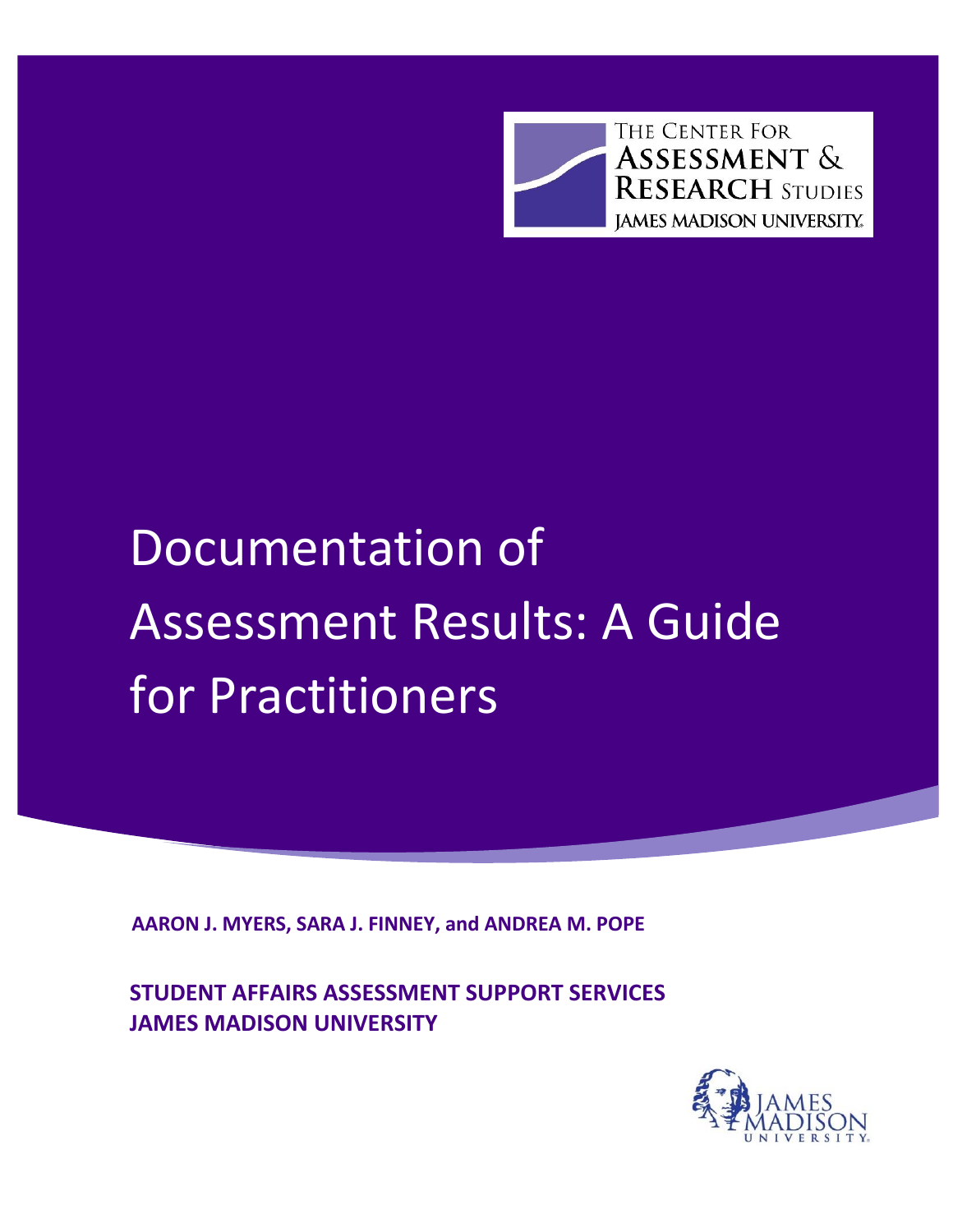## Contents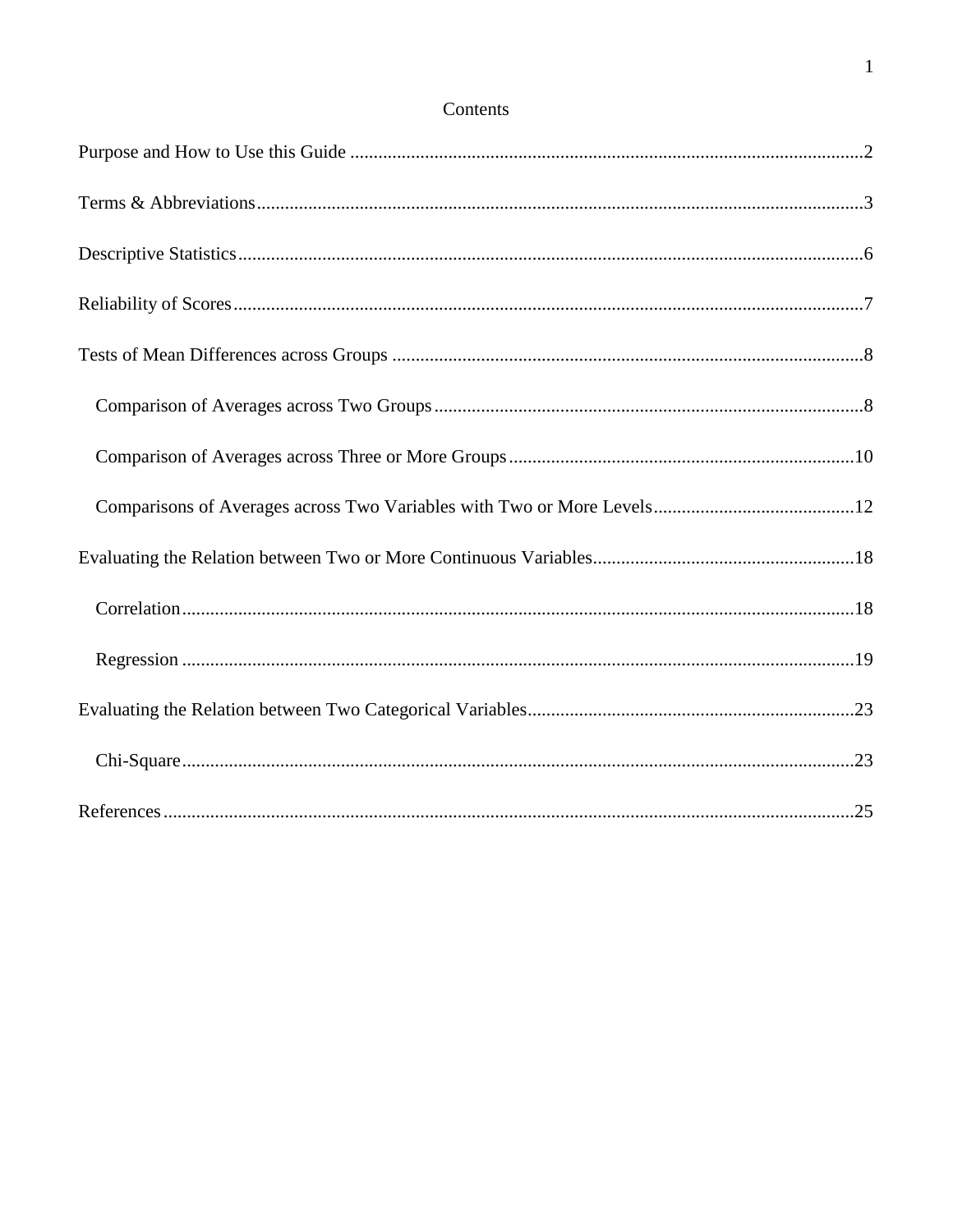#### **Purpose and How to Use this Guide**

<span id="page-2-0"></span>The purpose of this guide is to provide the common vocabulary, text, tables, and figures associated with quantitative results commonly interpreted when assessing program effectiveness. Guidance is facilitated by presenting example interpretations. This document is not intended to be a teaching guide, but instead intended to be a reference guide to assist student affairs practitioners when writing and communicating assessment results that are quantitative in nature. This guide does not address presentation of qualitative data.

Ideally, the reader could use the examples, tables, and figures as templates for their own assessment results. Note, the values reported in this guide were fabricated and are intended to be placeholders only. Further, several examples reference statistics (e.g.,  $\bar{X}$  *t*, *F*) in both the text and tables or figures. The reader can choose the method of communication that best serves their audience to avoid this redundancy. That is, the text may be clearer by omitting some or all statistics and conveying this information via tables or figures instead.

To assist the reader, the first section contains terms, abbreviations, and definitions one might find in other's reporting of statistical results (e.g., publications, presentations, assessment reports, program self-study, regional accreditation reports) and in statistical computer output. If the reader needs assistance with understanding statistical output from common statistical software packages (e.g., SPSS, SAS), an excellent resource (including annotated output) can be found at the following UCLA [website.](https://stats.idre.ucla.edu/other/annotatedoutput/) Further guidance on writing, interpreting, and understanding statistical results can be found in Green and Salkind's (2016) book, *Using SPSS for Windows and Macintosh: Analyzing and Understanding the Data*, available from the JMU library. General guidance on writing and displaying statistical results via tables and figures can be found in the *Publication Manual of the American Psychological Association* (6<sup>th</sup> ed.), Nicol and Pexman's books, *Presenting Your Findings: A Practical Guide for Creating Tables* (6<sup>th</sup> ed.) and *Displaying Your Findings: A Practical Guide for Creating Figures, Posters, and Presentations* (6<sup>th</sup> ed.), and the Purdue Online Writing Lab [website.](https://owl.english.purdue.edu/owl/resource/560/19/)

To facilitate understanding, we use the following example throughout this guide. The Community Service Learning Office is implementing a program intended to influence the number of hours of community engagement activities in which students voluntarily engage. Students are randomly assigned to (a) a group that participates in the program (i.e., experimental group) and (b) a group that will not participate in the program (i.e., control group). For both groups, the number of hours of voluntary community engagement and attitudes toward community engagement were measured at three time points: before the program, midway through the program, and after the program.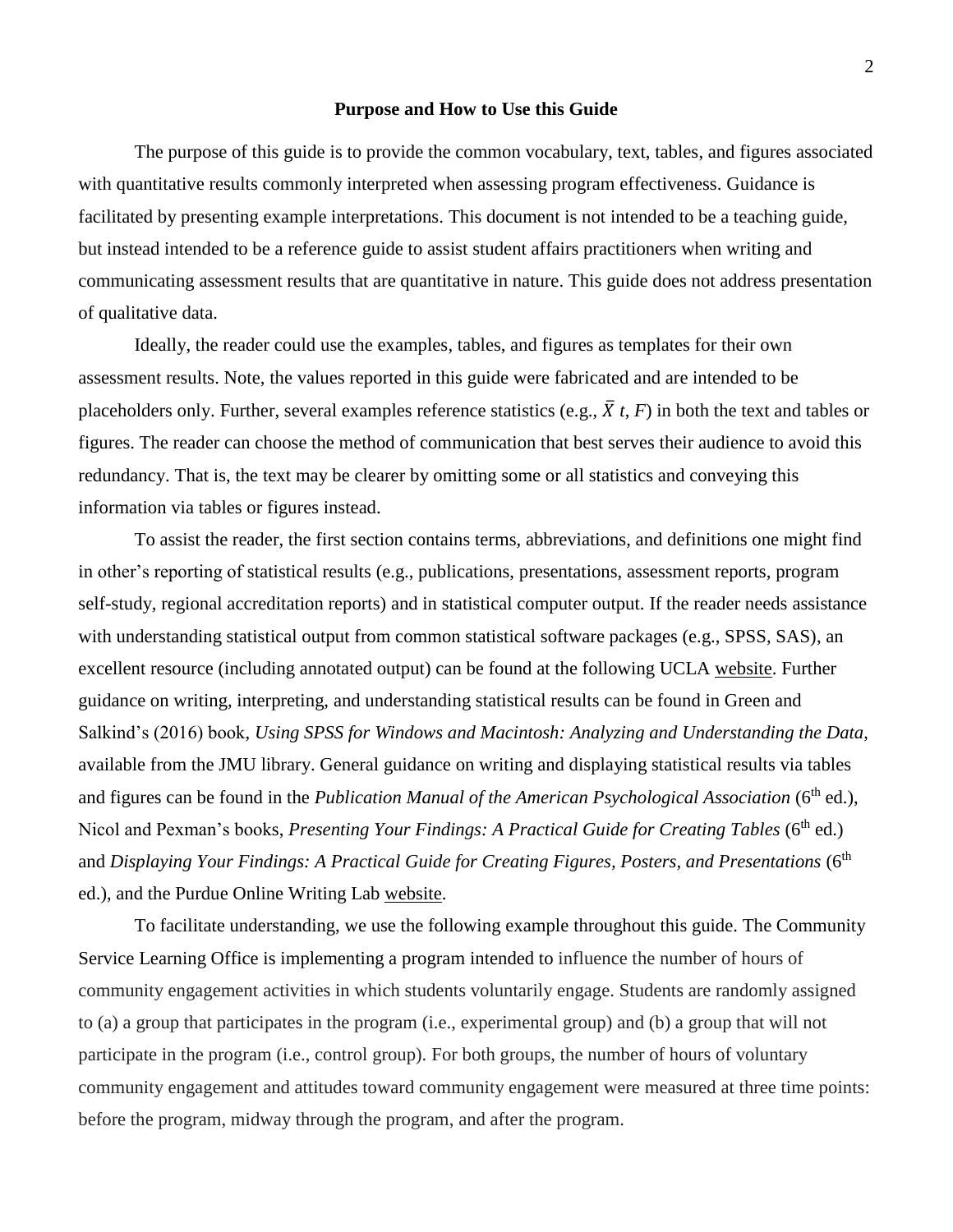#### **Terms & Abbreviations**

- <span id="page-3-0"></span> **Variable**: Any attribute of a person or the environment that can take on different values.
	- Level of a variable: A value that a variable can take on.
		- o For example, the Community Service Learning Office measured students' attitudes toward community engagement (e.g., the *variable* of interest). This variable is measured using items where 1 = *Strongly Disagree*, 2 = *Disagree*, 3 = *Neutral*, 4 = *Agree*, and 5 = *Strongly Agree* (i.e., the *levels* of the variable). Levels of a variable can be categorical. For example, participation in the community engagement program is a variable: participation (coded as 1) versus non-participation (coded as 0) would be the levels.
- **Population**: All cases with specified characteristic(s) to which one wants to generalize. In the community engagement example, all JMU students may be considered the population to which the Community Service Learning Office wants to generalize.
	- Parameter: An index of a population generally symbolized with Greek letters (e.g.,  $\mu$ ,  $\sigma$ ).
		- $\circ$  For example, the population mean  $(\mu)$  is a parameter.
- **Sample**: A subset of a population. In the community engagement program example, we have a sample of students who participated in the program and a sample of students who did not participate in the program.
	- Statistic: An index of a sample.
		- $\circ$  For example,  $\overline{X}$ , *SD*, *t* are sample statistics that take on different values (e.g.,  $\overline{X} = 5.00$ ).
- **Case**: A unit of analysis. Entity on which a variable is measured. For the example, a student is a case.
- **Hypothesis**: A statement about the relation between variables.
	- Null (HO): The null hypothesis is generally a statement specifying *no relation* between variables or *no difference* between groups in the population with respect to the outcome variable. For our example, we have two groups: program participants and program non-participants (i.e., control group). The null hypothesis would be participation in the program has no influence on students' average number of hours of community engagement activities in the population ( $H_0$ :  $\mu_{\text{particle}} =$  $\mu_{control}$  or, equivalently, H<sub>O</sub>:  $\mu_{particle}$  -  $\mu_{control} = 0$ ).
	- Alternative (HA): The alternative hypothesis is generally a statement specifying a *relation* between variables or a *difference* between groups in the population. For our example, the alternative hypothesis would be participation in the program has an influence on average number of hours of engagement (H<sub>A</sub>:  $\mu$ <sub>participated</sub>  $\neq \mu$ <sub>control</sub> or, equivalently, H<sub>A</sub>:  $\mu$ <sub>participated</sub> -  $\mu$ <sub>control</sub>  $\neq$  0).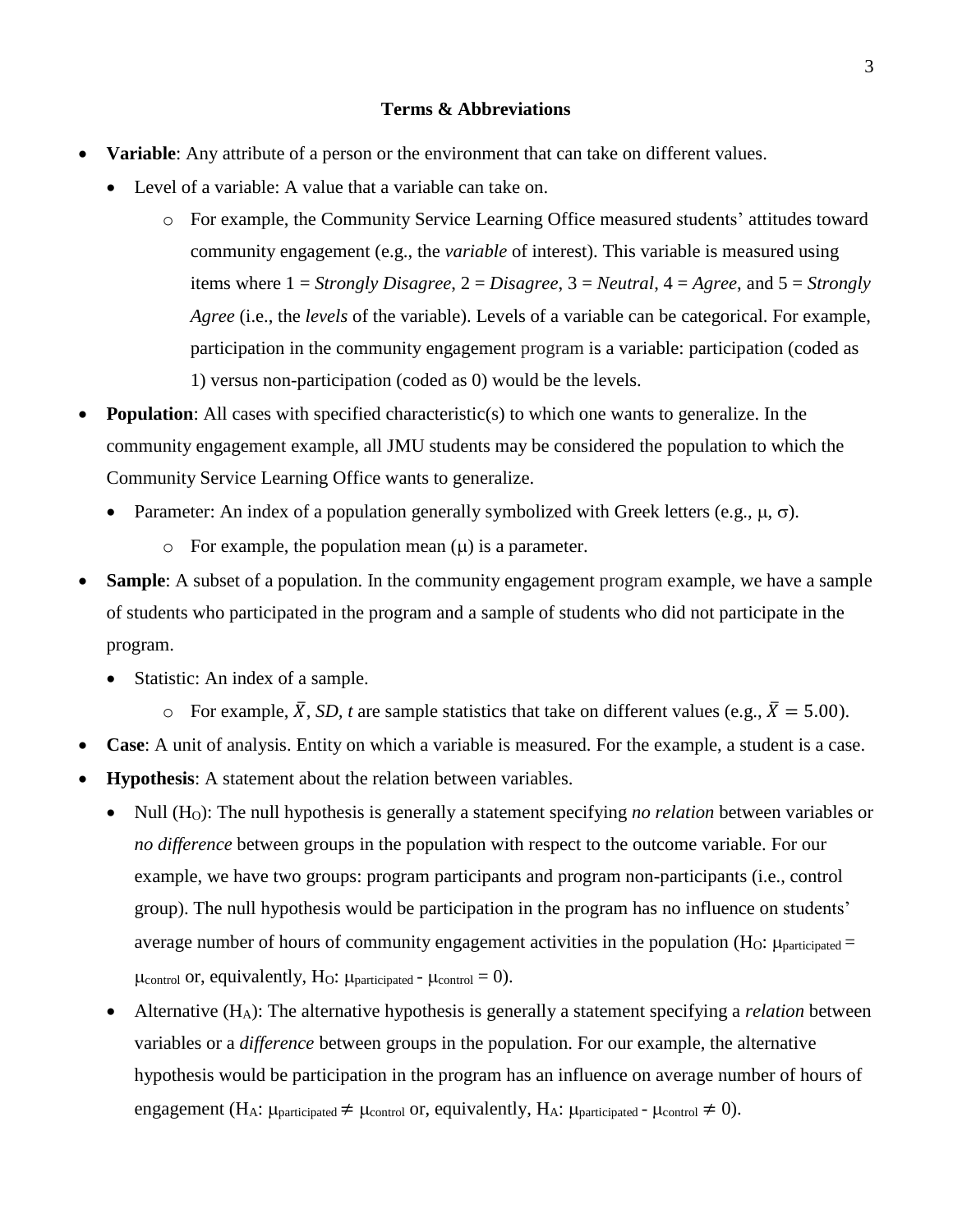- **Descriptive statistics**: Indices that describe characteristics of a data set. May apply to either a population or a sample.
	- Examples: frequency of occurrence; indices of central tendency such as mean, median, and mode; indices of variability such as standard deviation.
	- Examples from our scenario: the number of students participating in the program (i.e., frequency), the average number of hours of community engagement activities the students engaged in, and the variability (e.g., standard deviation) in the number of hours.
- **Inferential statistics**: Indices from statistical significance tests used to make generalizations from a sample to infer the characteristics of a population.
	- For example, 200 JMU students were randomly assigned to either participate in the program or not participate in the program. Our goal is not to simply describe characteristics of the 200 sampled students (e.g., descriptive statistics); we would like to make an inference about how the program may have influenced the population of JMU students.
- **Alpha** ( $\alpha$ ): An a priori user-specified value (commonly,  $\alpha = .05$ ) which represents the probability of incorrectly rejecting the null hypothesis. In other words, based on our sample, we are willing to accept a 5% chance of concluding there *is* a difference between groups in the population with respect to the outcome variable, when in reality there is not a difference between the groups in the population.
- **Statistical significance**: Very basically, statistical significance refers to how unlikely the results from a sample are, assuming the null hypothesis is true. For example, for the community engagement program scenario, imagine those participating in the program averaged three more hours of community engagement activities after the program than before the program. Results from a statistical significance test determine how likely a difference of three hours is for this sample if there was *truly* no difference in hours in the population. Generally, *p*-values from statistical tests are compared to an a priori specified alpha  $(\alpha)$ . If the resultant *p*-value is greater than the alpha value, we presume the results are not unlikely given the null hypothesis is true in the population (i.e., the difference of three hours is not statistically significant; no statistical difference in hours from before to after the program). If the resultant *p*-value is smaller than the alpha value, we presume the results are unlikely given the null hypothesis is true in the population (i.e., the difference of three hours is statistically significant; there was a statistical difference in hours from before to after the program).
- **Practical significance**: Refers to whether the relations between variables or the differences between groups is practically meaningful. Practical significance is in the eye of the beholder. Only content experts (i.e., those creating programming who know the theory associated with intended outcomes)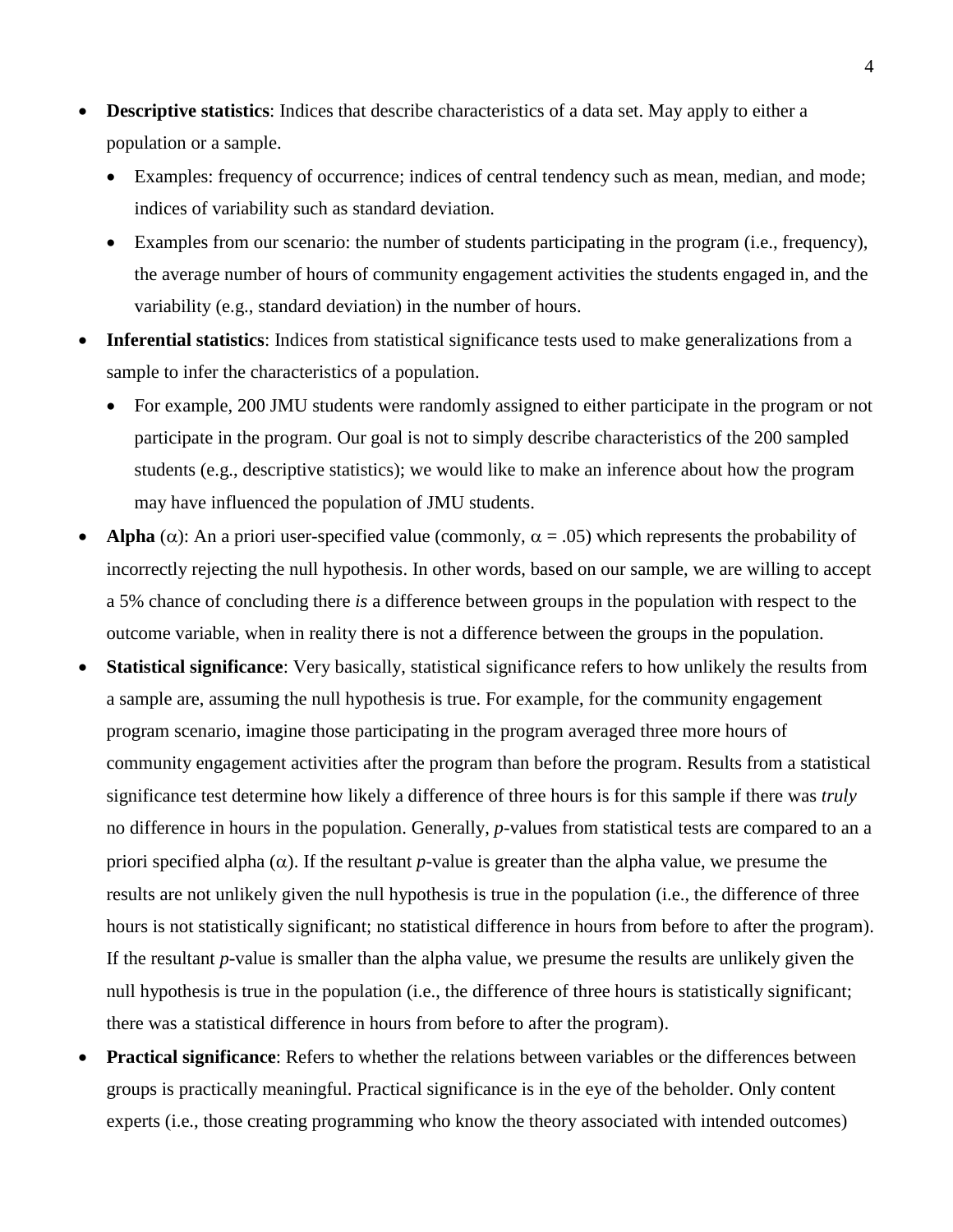can judge if an effect is practically meaningful *given the variables under study and characteristics of the programming*. Practical significance is typically assessed via effect sizes.

- Effect sizes are quantitative indices of the strength of the effect (e.g., relations, differences).
	- o *Unstandardized effect sizes* are on the metric of the variable of interest. For example: hours of community engagement activities increased, on average, from two to five. Is an increase of three hours of community engagement activities practically meaningful or practically important? This unstandardized effect size must be interpreted considering the context of the study. Practitioners may ask themselves: Would I expect or hope for a larger increase considering the length and strength of the program? After reviewing the literature, what effect sizes have others found? What effect size justifies the money, time, and energy to implement this programming? Effect sizes *should be* stated when articulating program outcomes (i.e., the "degree" in the ABCD method of writing objectives is asking for effect size articulation).
	- o *Standardized effect sizes* are on a standard, or common, metric independent of the metric of the variable of interest. For example, imagine we wanted to compare participation in community engagement activities from two studies. Study A measured the number of hours a student participated in community engagement activities. Study B measured the number of minutes a student participated in community engagement activities. Study A's unstandardized effect size of three hours is not directly comparable to Study B's unstandardized effect size of twohundred-ten minutes. Fortunately, we can compare the average differences found in the two studies by evaluating their standardized effect sizes.
		- *d* (Cohen's *d*) is a standardized effect size used to index average differences. It indicates the difference in means in standard deviation units.
			- For example, the participant group's average number of hours was 0.50 standard deviation units higher  $(d = 0.50)$  after completion of the program than before the program.
		- $R^2$  or  $\eta^2$  (i.e., eta-squared) is standardized effect size used to index variance explained in the outcome variable. Often, they are multiplied by 100 and reported as a percentage of variance accounted for.
			- For example, attitudes toward community engagement scores account for 10% of the variance in hours of community engagement ( $R^2 = .10$ ).
			- For example, 20% of the variance in number of hours can be explained by if a student participated or not in the community service program ( $\eta^2 = 20$ ).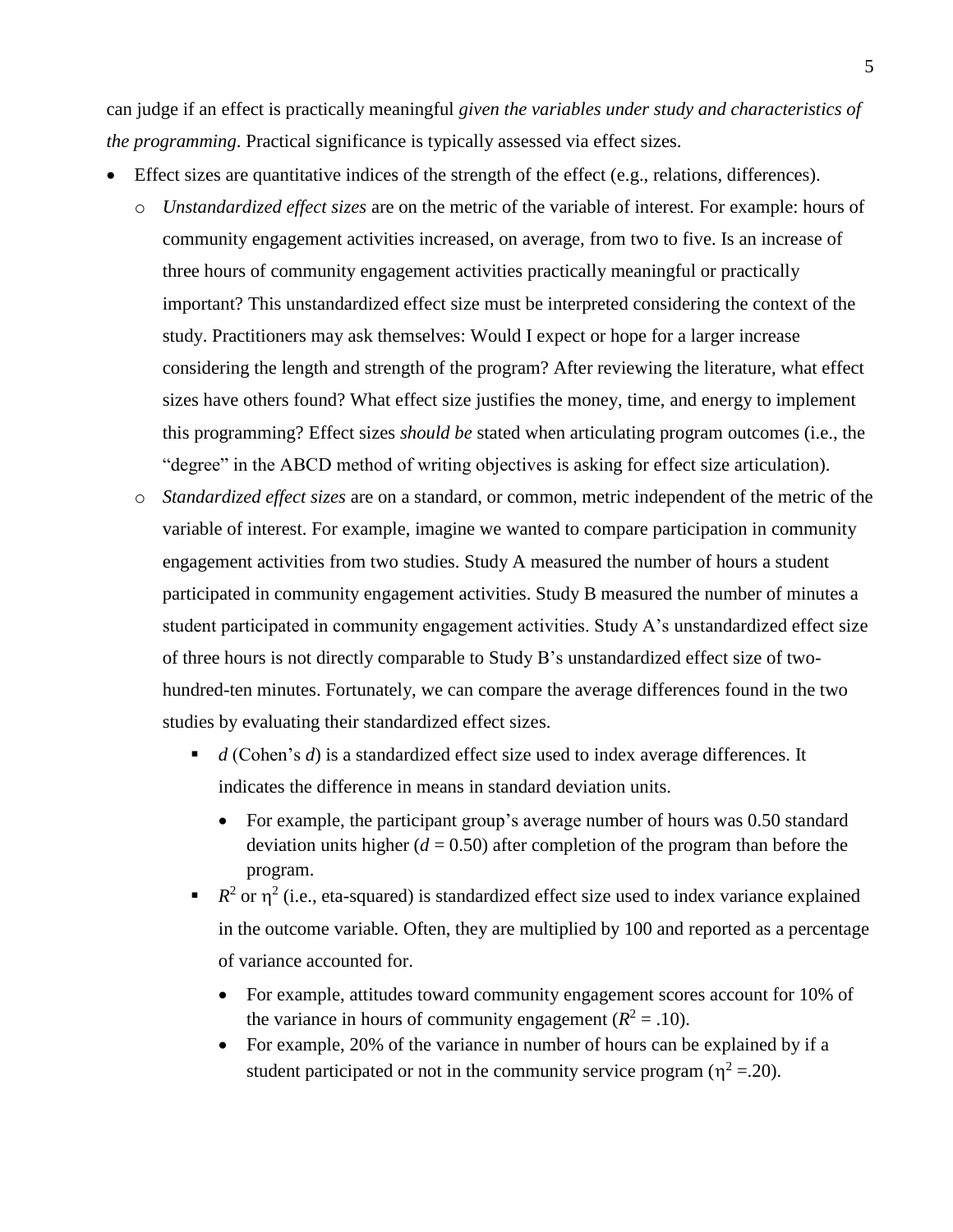## **Descriptive Statistics**

- <span id="page-6-0"></span>• *N*: The number of cases (e.g., students) in the total sample.
- *n*: The number of cases in a subset of the total sample.
	- o Of the total sample of students ( $N = 200$ ), a subset of students were female ( $n = 100$ ).
- Minimum (Min): The minimum observed score.
- Maximum (Max): The maximum observed score.
- Central Tendency Statistics:
	- $\circ$  Mean (i.e., *M*,  $\overline{X}$ ,  $\mu$ ): The arithmetic average of a variable.
	- o Mode: The most frequently occurring value.
	- o Median (i.e., *Mdn*): The middle, or centermost number, of a sorted list of numbers.
		- Consider the values: 1, 2, 2, 4, and 6. Statistics are  $M = 3$ ,  $Mode = 2$ ,  $Mdn = 2$ .
		- If there is an even number of observations in the sample, the median will be the arithmetic average of the two centermost values.
- Variability Statistics:
	- $\circ$  Variance (i.e.,  $s^2$ ,  $\sigma^2$ ): A measure of variability of scores on the squared-metric of the variable. As a result, variance is not easy to interpret and, therefore, may not be reported.
	- $\circ$  Standard deviation (i.e., *SD*, *s*,  $\sigma$ ): A measure of variability of scores on the metric of the variable. Conceptually, it is the average deviation of observed scores from the mean.
		- For example, on average, students participated in 9 hours of community engagement activities ( $M = 9.00$ ). The standard deviation ( $SD = 3.00$ ) can be interpreted as, students' typical hours of engagement deviated about 3 hours below (i.e., 6 hours) to about 3 hours above (i.e., 12 hours) the mean of 9 hours (see Table 1). Relatively higher standard deviation values indicate more variability in scores. Standard deviations from different scales should not be compared, as they are reflective of the metric of the variable of interest.<sup>1</sup>

## Table 1

 $\overline{a}$ 

|  | Hours of Community Engagement Activities by Participant Group |  |  |  |
|--|---------------------------------------------------------------|--|--|--|
|--|---------------------------------------------------------------|--|--|--|

|                            |     | Hours   |         |      |      |
|----------------------------|-----|---------|---------|------|------|
| Group                      | n   | Minimum | Maximum | Mean | SD   |
| Participant (Experimental) | 100 | 1.45    | 23.47   | 9.00 | 3.00 |
| Non-Participant (Control)  | 100 | 0.00    | 11.11   | 5.06 | 2.20 |

<sup>1</sup> For example, the metric of annual family income (e.g.,  $SD = $10,000$ ) is much larger than the metric of years of higher education (e.g.,  $SD = 4$ ).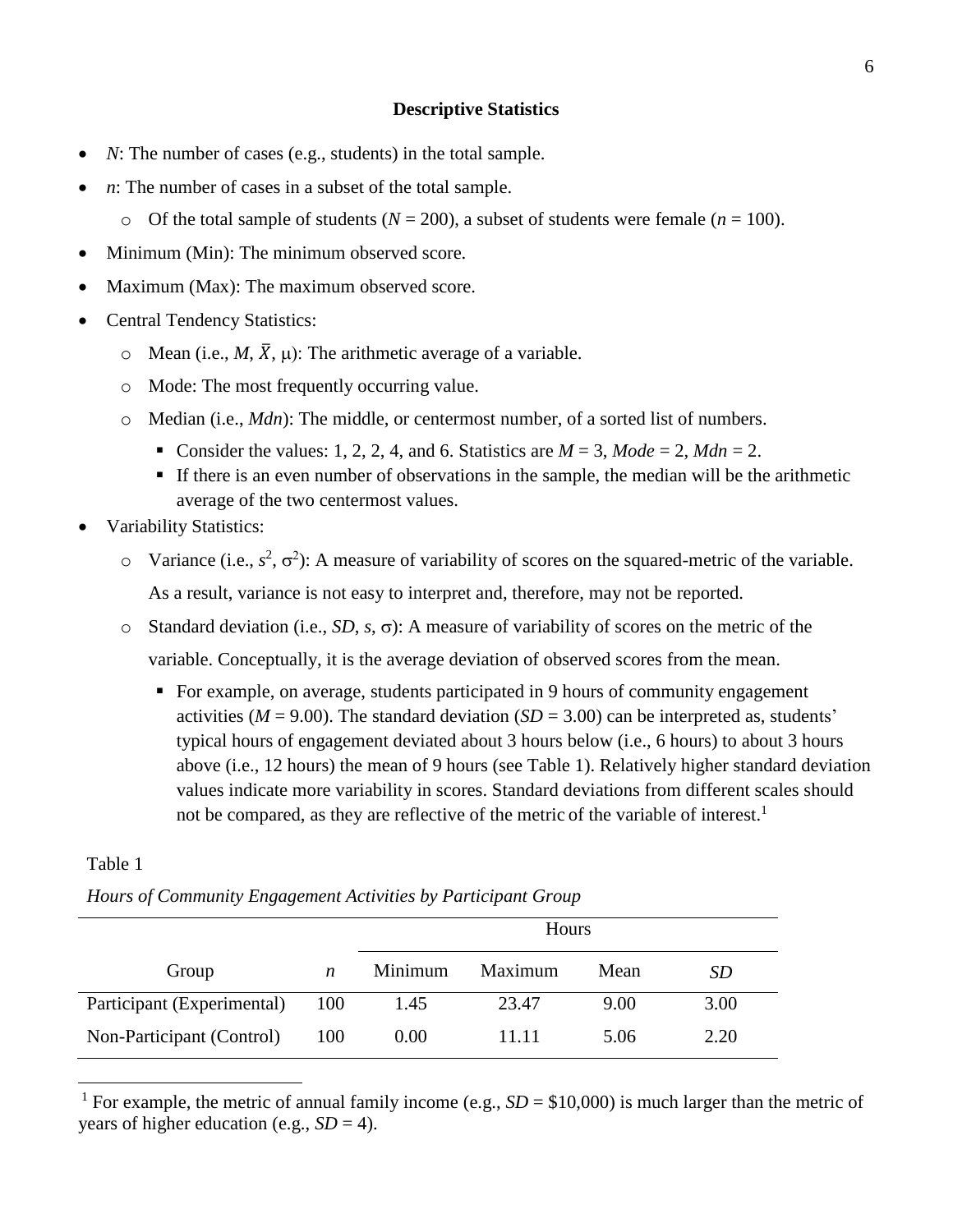#### **Reliability of Scores**

- <span id="page-7-0"></span> **Internal Consistency Reliability.** Internal consistency reliability refers to the consistency or dependability of scores (e.g., Cronbach's coefficient alpha [i.e.,  $\alpha$ ]). In general, consistency of scores refers to the repeatability of scores. That is, if we were to use a sample of students to measure an outcome (i.e., hours of engagement) repeatedly, we could index the reliability of those scores on the outcome by examining if the scores were relatively equivalent across repeated measurements. Internal consistency reliability is often used to index the interrelatedness of items on a test. Coefficient alpha ranges from values of 0 to 1, with higher values indicating higher reliability.
	- o For example, imagine two students complete the attitudes toward community engagement scale. Examinees respond to 4 items using a 5-point Likert response scale (e.g., 1 = *Strongly Disagree*, 5 = *Strongly Agree*), with higher values indicating more favorable attitudes toward community engagement. Callie receives a relatively high total score and Avery receives a relatively low total score. Given the scale has high internal consistency reliability, we would expect Callie to score relatively high on most items on the scale and Avery to score relatively low on most items.
- **Test-Retest Reliability.** Test-retest reliability refers to the consistency, or stability, of scores across different time points. That is, test-retest reliability quantifies the extent to which the rank order of students' scores remains stable over time. One might assess test-retest reliability in situations where scores will be collected at different time points.
	- o For example, the CSL office is interested in assessing students' attitudes toward community engagement over the course of a month. They measured attitudes at the beginning of each week. They then correlated the scores from week 1 and week 2. A relatively high correlation (i.e., testretest reliability) would indicate students did not tend to change rank order from week 1 to week 2. Relatively low test-retest reliability would indicate students changed differentially over time.
- **Interrater Reliability.** Interrater reliability refers to the consistency of ratings obtained from different raters when rating performance assessments (e.g., essay, speech).
	- o For example, Luna and Riley each rate 3 students' 30-second elevator pitches regarding the importance of community engagement. Luna assigns the following ratings using a 5-point scale: Esme 4, Luis 3, and Yasin 2. Riley assigns the following ratings using the 5-point scale: Yasin 4, Luis 3, and Esme 2. Notice Luna and Riley are not *consistent* with respect to the rank order of ratings; thus, the interrater reliability would be relatively low. Had Luna and Riley rated the students equally, interrater reliability would be relatively high.

Reliability is a critical property of scores that must be evaluated and reported. Given low reliability of scores, statistical results cannot be trusted and thus interpretations may not be justified. Moreover, the *Standards for Educational and Psychological Testing* assert that evidence of reliability should be collected and reported to justify interpretation of each intended score use (AERA, APA, & NCME, 2014).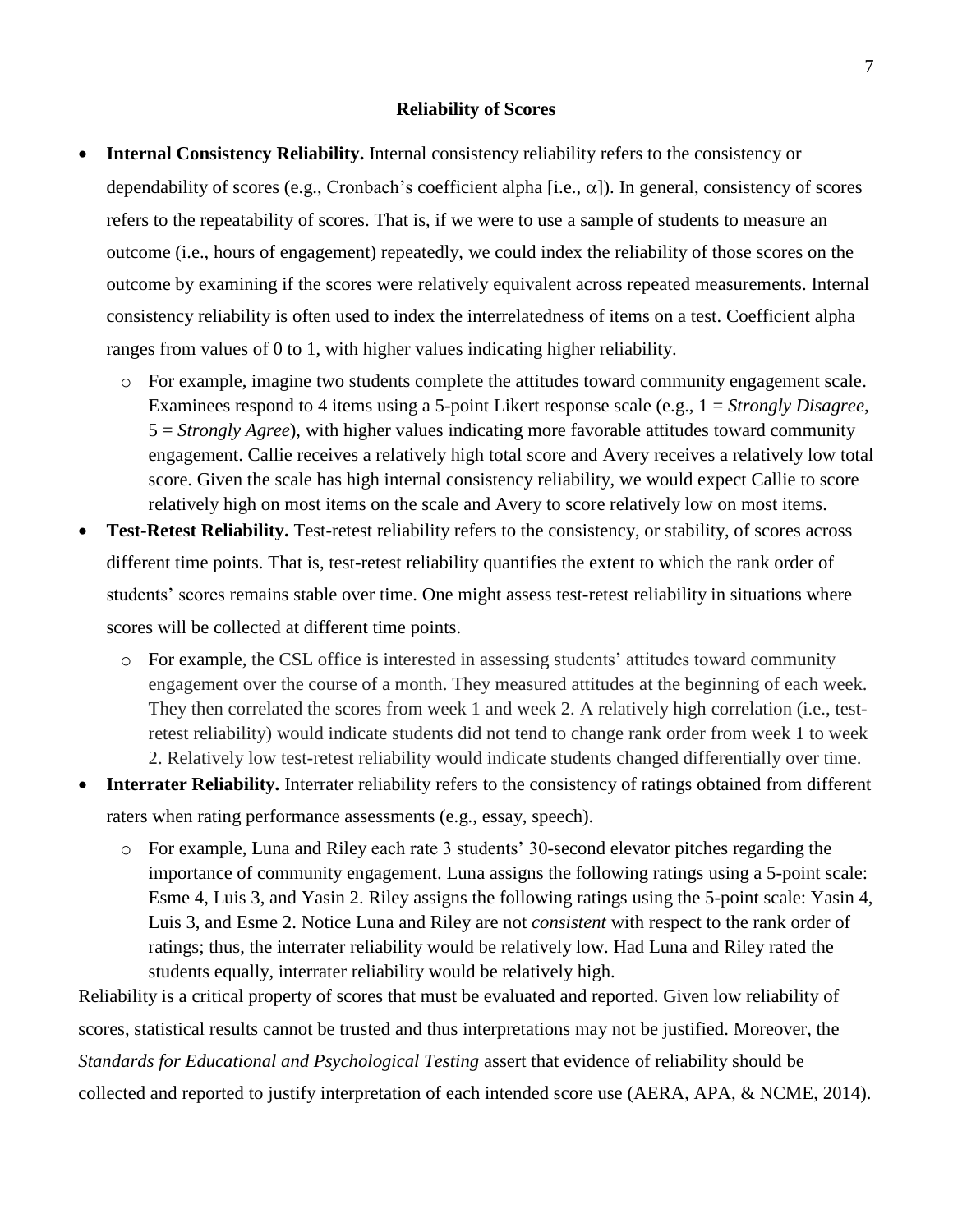#### **Tests of Mean Differences across Groups**

#### <span id="page-8-1"></span><span id="page-8-0"></span>**Comparison of Averages across Two Groups**

Perhaps we want to compare average community engagement hours between two groups (those who participated in programming and those who did not) to provide evidence of program effectiveness. One could use central tendency statistics (e.g., mean, median, mode) to describe the sample, or one could use inferential statistics with the goal of making inferences to a larger population. The most common inferential test used to compare average differences between two groups is an independent samples *t*-tests.

**Independent Samples** *t***-test.** Statistical test used to compare average levels of a variable across 2 independent groups to determine if the groups' averages are statistically significantly different.

o Example Write-Up: An independent samples *t*-test was used to determine whether students who participated in a community engagement program (i.e., experimental group) voluntarily engaged in more hours of community activities than students who did not participate in the program (i.e., control group). Average hours of community engagement for those who participated in the program  $(M = 9.00)$  was statistically significantly higher than hours for those who did not participate ( $M = 5.06$ ),  $t(198) = 2.22$ ,  $p = .01$  (see Table 2). The 95% confidence interval bounding the 3.94-hour difference in means is narrow, ranging from a 2.50 to 5.00-hour difference between the groups. The interval does not include the value of 0 as a plausible difference in means. The effect size  $(d = 0.31)$  indicates a moderate effect of the program on hours of community engagement. Practitioners deem the unstandardized effect size (3.94-hour increase) to be a practically meaningful effect of the program on hours of community engagement. Thus, results indicate a statistically and practically significant effect of the community engagement program on hours of community engagement (See Figure 1).

## Table 2

|                               |                  |         |         | Hours |           |              |  |
|-------------------------------|------------------|---------|---------|-------|-----------|--------------|--|
| Group                         | $\boldsymbol{n}$ | Minimum | Maximum | Mean  | <i>SD</i> | 95% CI       |  |
| Participant<br>(Experimental) | 100              | 1.45    | 23.47   | 9.00  | 3.00      | [8.40, 9.60] |  |
| Non-Participant<br>(Control)  | 100              | 0.00    | 11.11   | 5.06  | 2.20      | [4.62, 5.50] |  |

*Hours of Community Engagement Activities by Participant Group*

*Note*. 95% confidence intervals (CIs) around sample mean hours of engagement. The CI represents a range of plausible values of the true mean in a given population (e.g., participant, non-participant).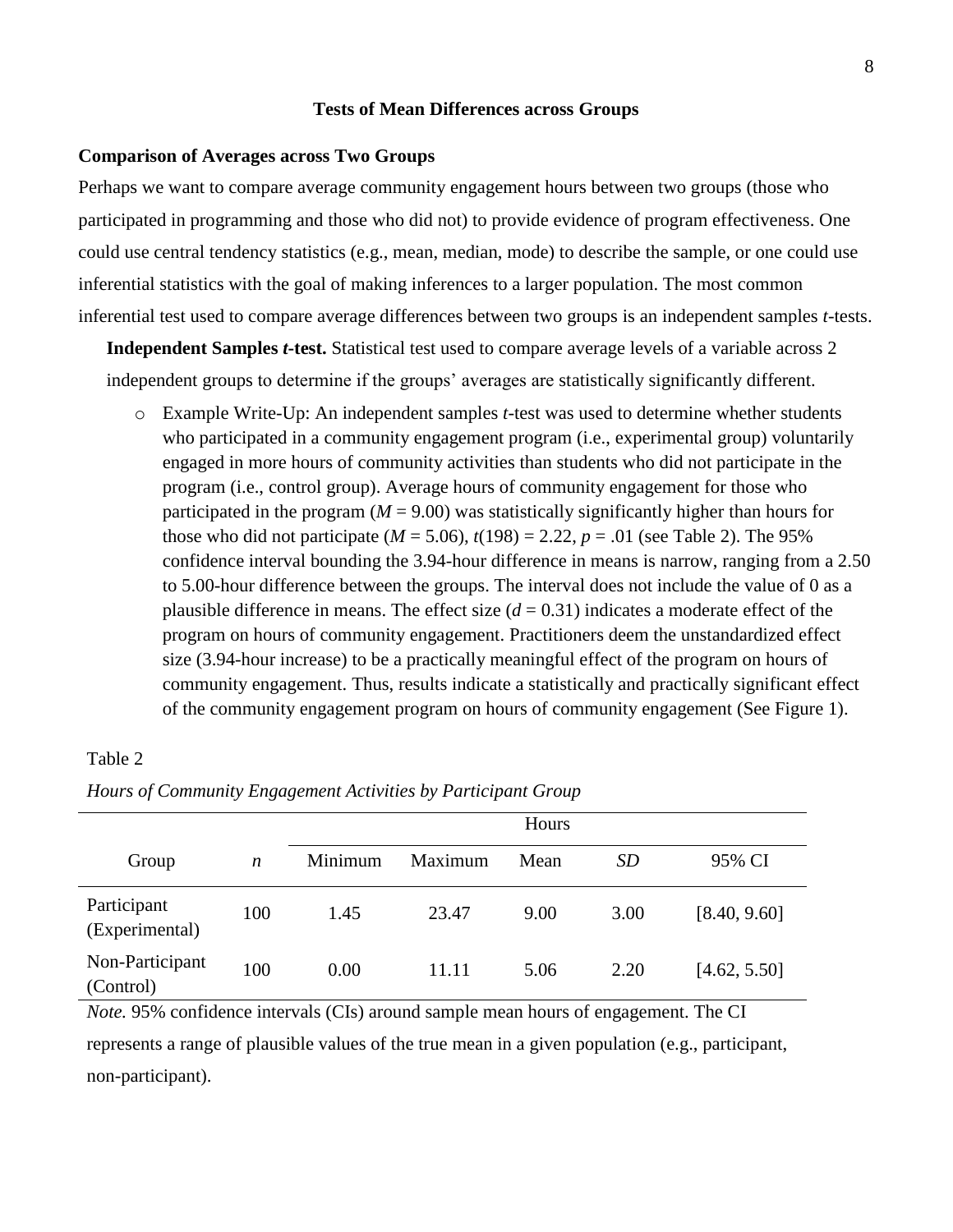**Confidence Intervals**. Reporting confidence intervals is standard in statistical reporting.

Confidence intervals represent a range of plausible values of the true population parameter (e.g., *M*, *M*difference, *b*). The specific confidence interval (e.g., 95%) reflects the a priori user-specified alpha value (e.g., if  $\alpha = .05$ , then  $1 - \alpha = .95$ , and  $.95*100 = 95%$ ). A confidence interval can be used to test specific values of a null hypothesis.

o For an example of a confidence interval around a mean difference, consider the null hypothesis specifying that participation in the community engagement program has no influence on students' average number of hours of community engagement activities  $(H<sub>O</sub>:$  $\mu_{\text{participant}}$  -  $\mu_{\text{control}} = 0$ ). If we find an average difference of 3.94 hours of community engagement activities between the participant and non-participant (control) groups in our sample ( $M<sub>difference</sub> = 3.94$ ), given the estimated 95% CI around our mean difference (95%) CI [2.50, 5.38]), we would conclude the null hypothesis (H<sub>O</sub>:  $\mu$ <sub>participant</sub> -  $\mu$ <sub>control</sub> = 0) is not plausible in the population. That is, the interval of 2.50 to 5.38 does not include 0; thus, we reject the null hypothesis that the population mean difference is zero. However, if we find an average difference of 1 hour of community engagement between the participant and non-participant groups ( $M<sub>difference</sub> = 1.00$ ), and a 95% CI [-0.25, 2.25], we would conclude the null hypothesis (H<sub>O</sub>:  $\mu_{\text{participant}} - \mu_{\text{control}} = 0$ ) *is* plausible in the population because the interval of -0.25 to 2.25 *does* include 0; thus, we would *fail* to reject the null hypothesis.



*Figure 1*. Hours of community engagement by participation group. Error bars represent 95% confidence intervals around mean hours of engagement. Average hours of engagement for students in the participant group,  $M = 9.00$ , 95% CI [8.40, 9.60], and for the non-participant (control) group,  $M = 5.06$ , 95% CI [4.62, 5.50]. No overlap in the 95% confidence interval bars suggests statistically significantly different average hours of engagement across groups.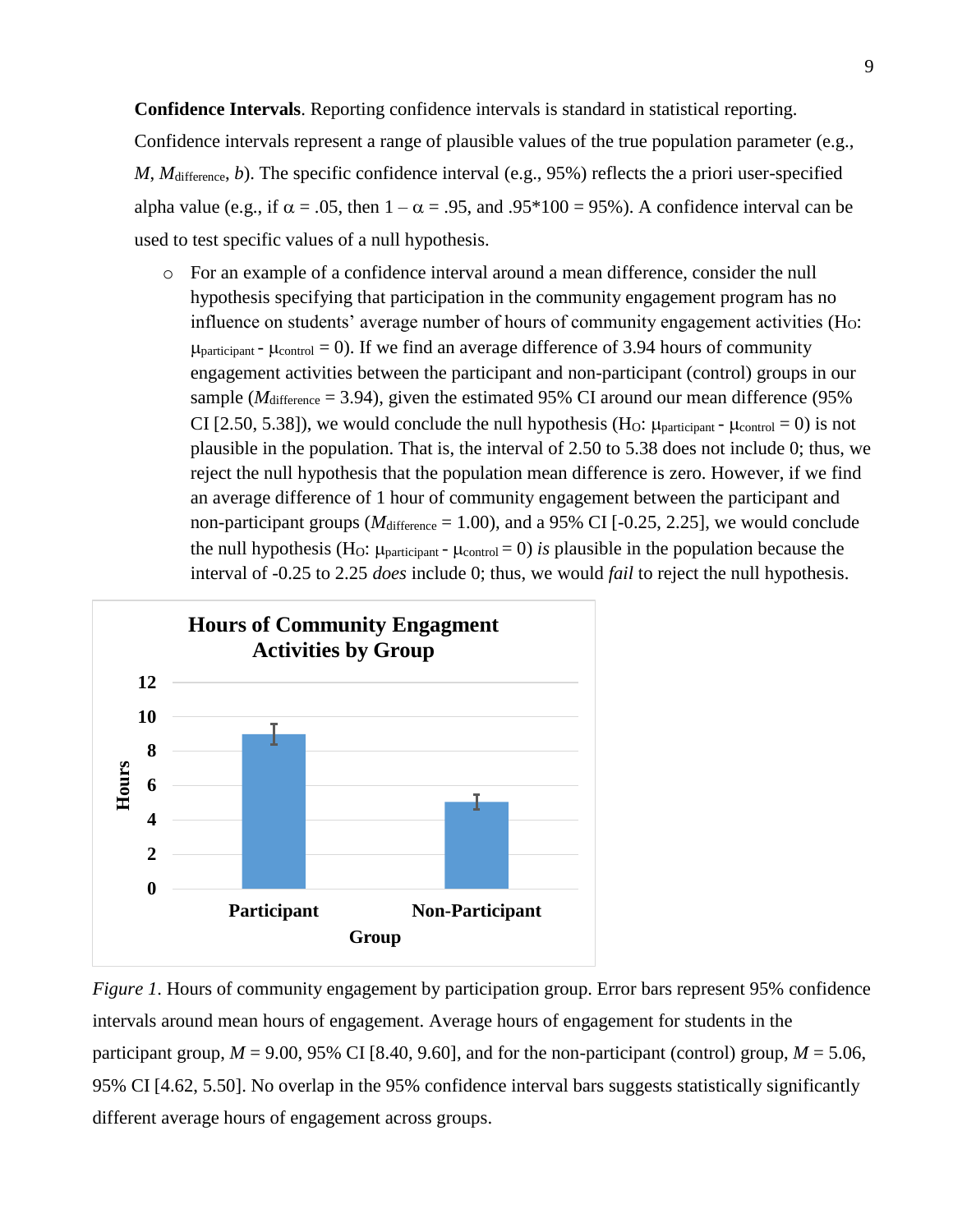## <span id="page-10-0"></span>**Comparison of Averages across Three or More Groups**

Perhaps we want to compare average community engagement hours between *three or more* groups.

**One-Way Between-Subjects ANOVA.** A statistical test used to compare average levels of a variable across three or more different, independent, groups.

o Example Write-Up: A one-way between-subjects analysis of variance (ANOVA) was conducted to determine whether community engagement program (new program, established program, no program) was related to students' hours of voluntary community engagement. The results indicate that hours of voluntary community engagement were statistically significantly related to type of community engagement program,  $F(2, 56) =$ 5.33,  $p = .04$ . The effect size ( $\eta^2 = .08$ ) indicates 8% of the variance in hours of community engagement can be explained by type of community engagement program. To evaluate which programs were significantly different, Tukey HSD post hoc comparisons were conducted. The results indicated that hours of community engagement for those students in the control group ( $M = 5.25$ ) were statistically significantly lower than those students participating in the established ( $M = 8.52$ ) and new engagement programs ( $M = 9.00$ ),  $p =$ .01 and  $p = 0.02$  respectively (see Table 3 and Figure 2). Students' participating in the established and new programs were not significantly different with respect to number of hours,  $p = .06$ .

## Table 3

|                            |     | Hours   |         |                   |      |              |
|----------------------------|-----|---------|---------|-------------------|------|--------------|
| Group                      | n   | Minimum | Maximum | Mean              | SD   | 95% CI       |
| New Program                | 100 | 1.45    | 23.47   | $9.00_a$          | 3.00 | [8.40, 9.60] |
| <b>Established Program</b> | 100 | 3.21    | 22.13   | $8.52_a$          | 2.11 | [8.10, 8.94] |
| No Program (Control)       | 100 | 0.00    | 11.11   | 5.25 <sub>b</sub> | 2.20 | [4.81, 5.69] |

*Hours of Community Engagement Activities by Group*

*Note.* Means with no subscripts in common are statistically significantly different,  $p < .05$ .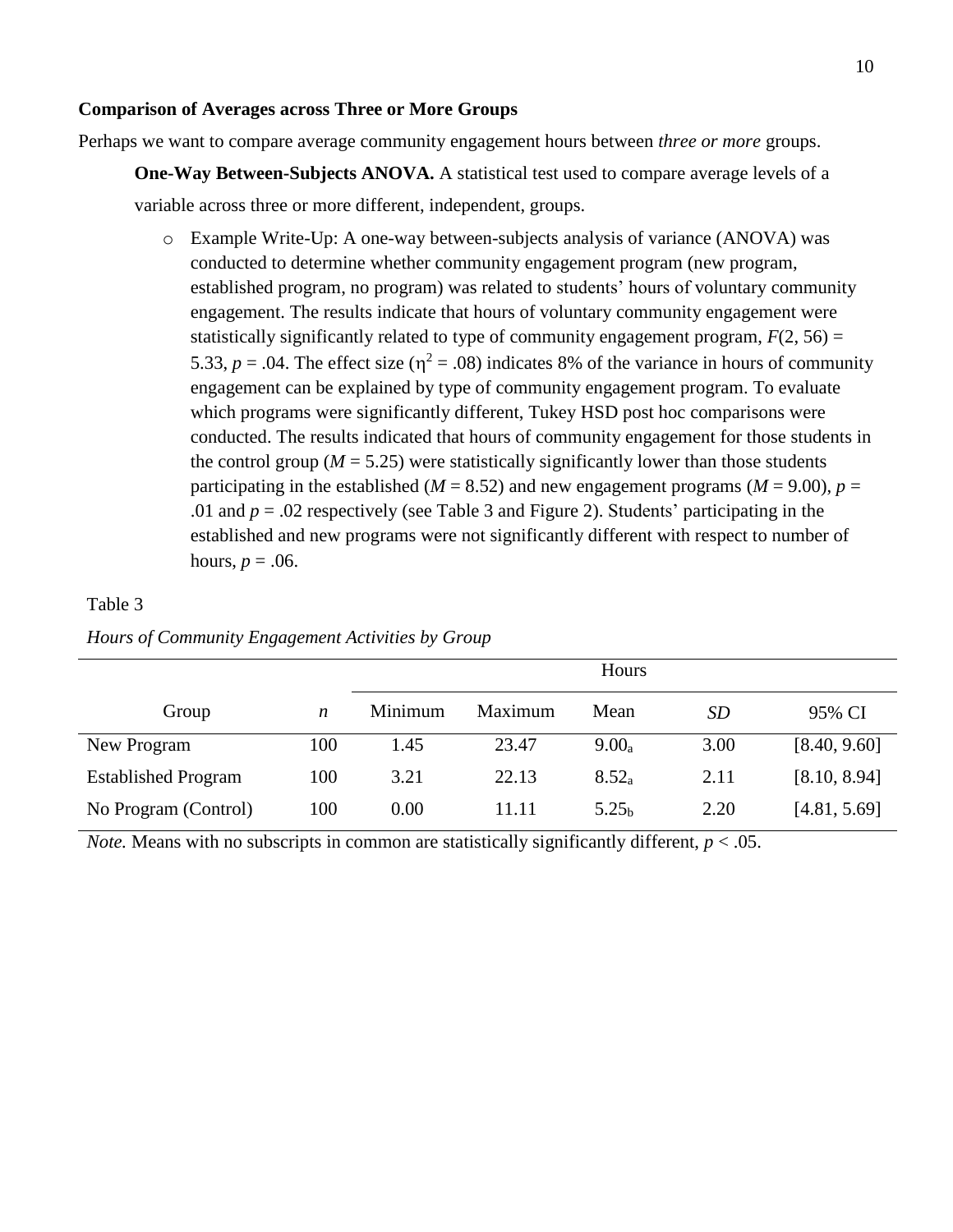

*Figure 2.* Hours of community engagement activities by program group. Error bars represent 95% confidence intervals around average hours of engagement for students participating in the new program, *M* = 9.00, 95% CI [8.40, 9.60], established program, *M* = 8.52, 95% CI [8.10, 8.94], and no program (control),  $M = 5.25$ , 95% CI [4.81, 5.69]. No overlap in 95% confidence interval bars between the control group and new and established program groups suggests statistically significantly different average hours of engagement. Overlap in 95% confidence interval bars between new and established program groups suggests their average hours of engagement are not statistically significantly different.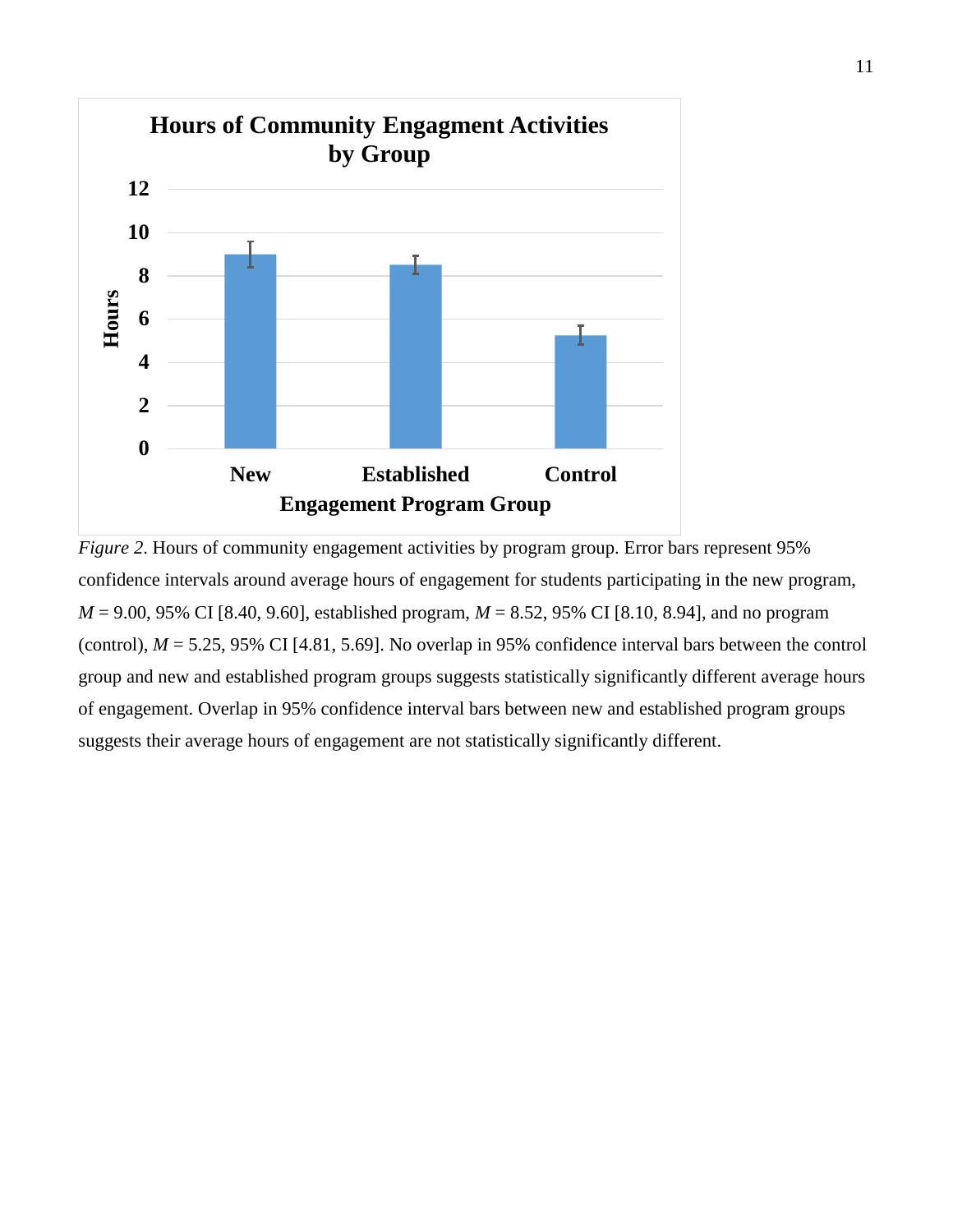#### <span id="page-12-0"></span>**Comparisons of Averages across Two Variables with Two or More Levels**

If we want to compare average hours of community engagement across two (or more) categorical between-subjects variables with *two or more* levels, factorial between-subjects analysis of variance (ANOVA) is an option. For example, one could compare average hours across year in college (first-year and sophomore) and community engagement group (new, established, and control).

**Factorial Between-Subjects ANOVA.** A statistical test used to compare average levels of an outcome variable across two or more grouping variables with two or more levels.

o Example Write-Up: Students' hours of community engagement were examined using a 2 (year in college: first-year and sophomore) by 3 (community engagement program: established, new, and control) factorial analysis of variance (ANOVA). The interaction between year in college and engagement program on hours of engagement was nonsignificant,  $F(2, 98) = 1.71$ ,  $p = .19$  (see Table 4). The effect size ( $\eta^2 = .03$ ) indicates 3% of the variance in hours of engagement can be explained by the interaction between year in college and engagement group. The main effect of year in college on hours of engagement was nonsignificant,  $F(1, 98) = 1.92$ ,  $p = .06$ ;  $\eta^2 = .04$ , indicating year in college has little influence on hours of engagement. There was, however, a statistically significant main effect of engagement program on hours of engagement,  $F(2, 98) = 9.15$ , *p*  $= .01$ ;  $\eta^2 = .16$ , indicating engagement program has a moderate effect on hours of engagement. Post hoc Tukey HSD test was conducted to assess which engagement programs differed from one another with respect to hours. Students in the control group participated in statistically significantly fewer hours of community engagement  $(M = 5.25)$ than students in the established ( $M = 8.52$ ,  $p = .001$ ) and new engagement program groups  $(M = 9.00, p < .001$ ; see Table 5 and Figure 3). Community engagement hours did not differ between students participating in the established program and students in the new program,  $p = .74$ .

#### Table 4

| Effect                      | df   |      |     |     |
|-----------------------------|------|------|-----|-----|
| Year in College Main Effect | 1,98 | 1.92 | .06 | .04 |
| Program Group Main Effect   | 2.98 | 9.15 | .01 | .16 |
| Year by Group Interaction   | 2,98 | 1 71 | .19 | .03 |

*Community Engagement Hours as a Function of Year in College and Program Group*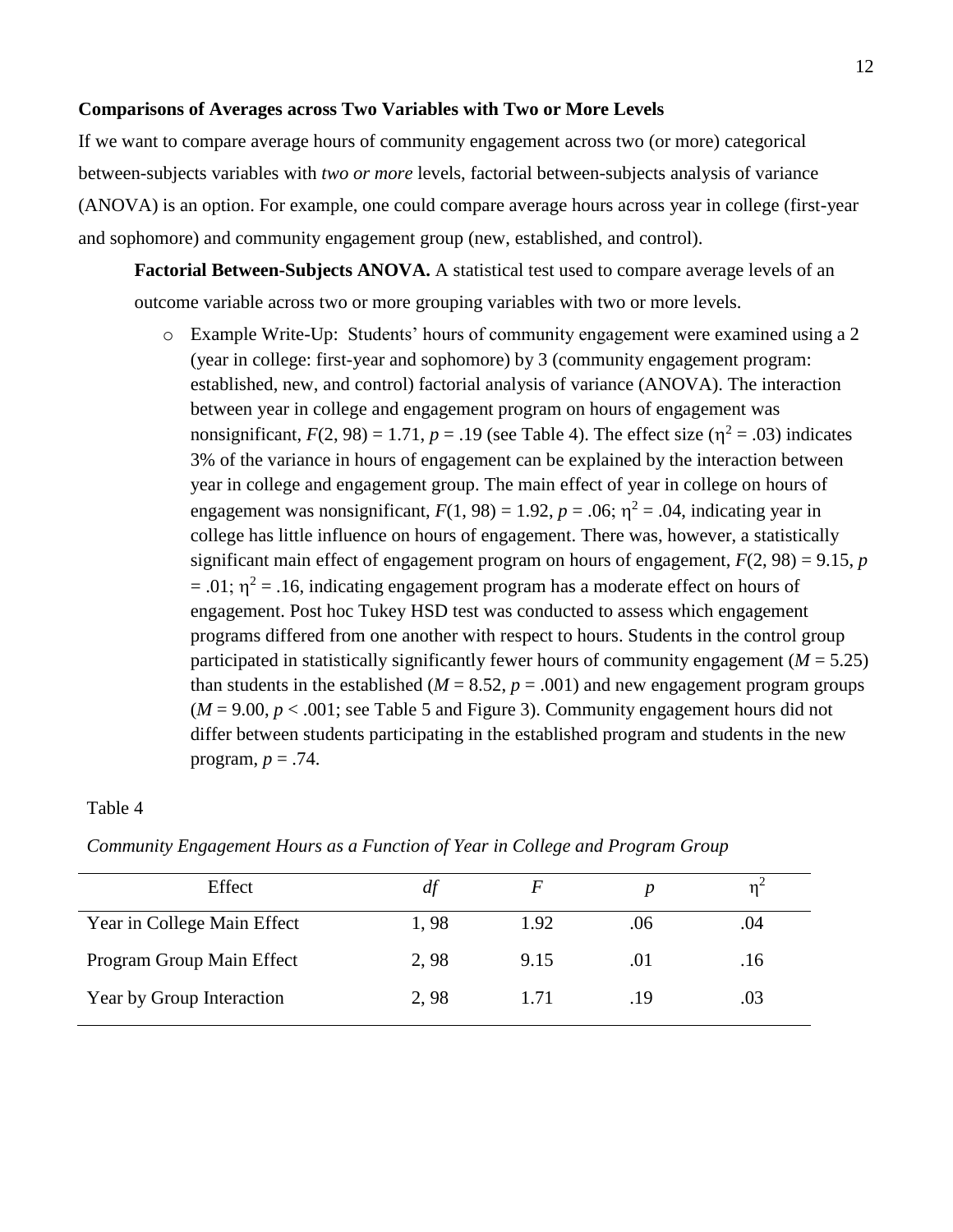## Table 5

|            | <b>Engagement Program Group</b> |          |                   |  |
|------------|---------------------------------|----------|-------------------|--|
| Year       | <b>New</b>                      | Old      | Control           |  |
| First-Year | $8.70_a$                        | $8.62_a$ | 5.15 <sub>b</sub> |  |
| Sophomore  | $9.30_a$                        | $8.22_a$ | 5.75 <sub>b</sub> |  |

*Average Community Engagement Hours as a Function of Year in College and Program Group*

*Note*. Means within rows or within columns with no subscripts in common are statistically significantly different,  $p < .05$ .



*Figure 3*. Average hours of community engagement by year and engagement program type. Notice the average difference in hours of engagement between first-year and sophomore students follows essentially the same pattern across program group, which indicates year in college and engagement group do not interact with respect to hours of engagement.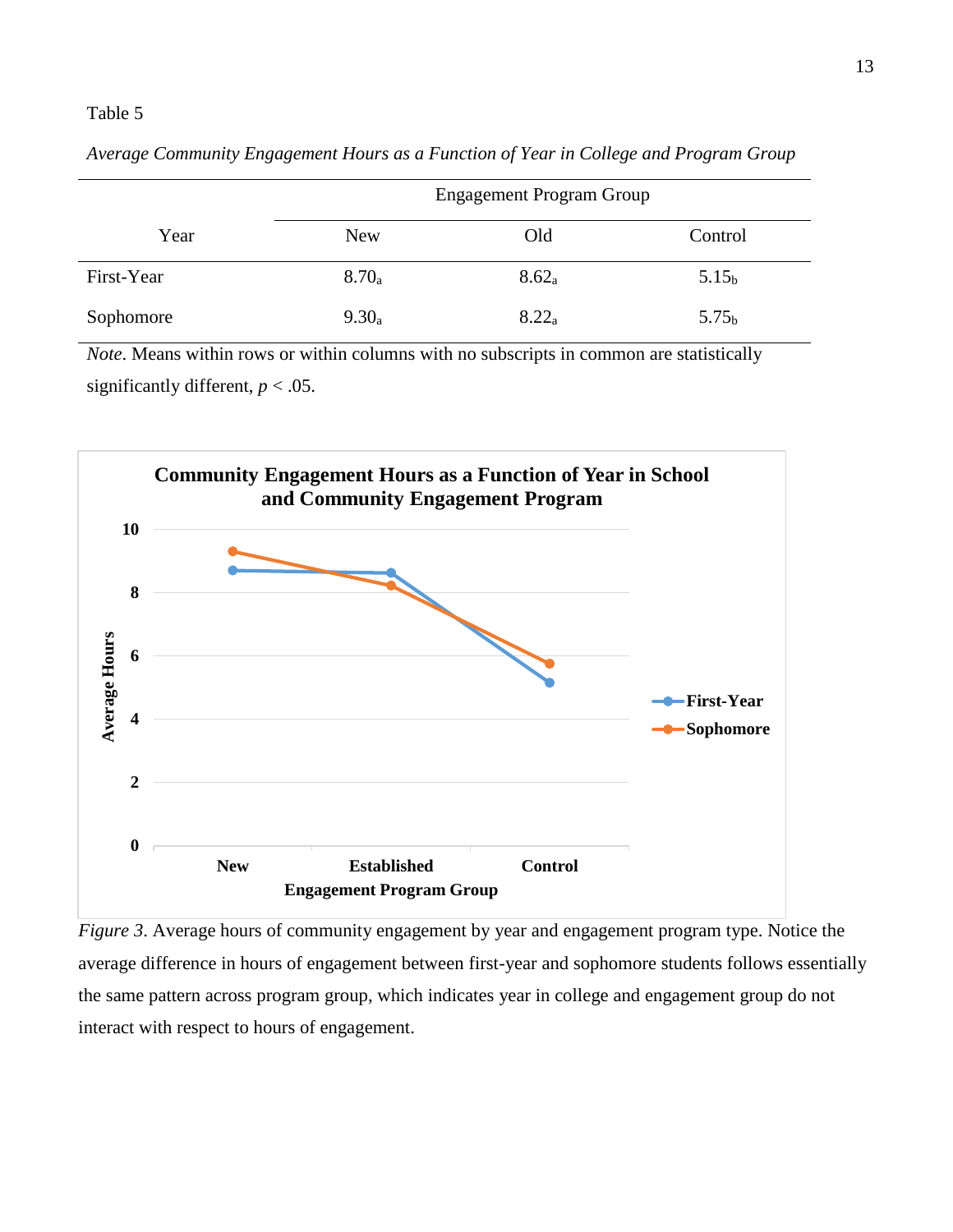#### **Comparison of Averages over Time**

Perhaps, for those students participating in the engagement program, we want to compare average community engagement hours across *two* time points (e.g., before and after completing the program). The most common inferential test used to compare average differences over two time points is a dependent samples *t*-tests (also termed repeated-measures *t*-test or within-subjects *t*-test). Or, perhaps we want to compare average community engagement hours across *three or more* time points to determine if hours increased or decreased at various stages throughout the program. The most common inferential test used to compare average differences over three or more different time points is a repeated measures analysis of variance (ANOVA). Or, we may want to compare average hours of engagement across *two or more* groups (i.e., program vs. no program; between-subjects) and over *two or more* occasions (i.e., time; within-subjects). A factorial mixed-subjects analysis of variance (ANOVA) allows us to compare the outcome across levels of the between-subjects variable (i.e. program type) and across levels of a withinsubjects variable (i.e., time). The latter is a very common approach to evaluate program effectiveness, as it assesses if there is differential change in the outcome depending on if students experienced or did not experience the program.

**Repeated Measures** *t***-test.** (i.e., paired samples *t*-test) A statistical test used to compare average levels of an outcome variable from the same group of participants at two occasions (e.g., pretest, posttest), to determine if the groups' averages are statistically significantly different.

o Example Write-Up: A dependent samples *t*-test was conducted to evaluate change in students' hours of community engagement. The results indicated that students' hours of engagement before the program  $(M = 5.25)$  were statistically significantly lower than students' hours of engagement after the program  $M = 9.00$ ,  $t(99) = 4.97$ ,  $p < .001$  (see Table 6 and Figure 4). Moreover, the 95% confidence interval of the difference in means [1.75, 5.25] indicates 0 is not a plausible difference in average hours. The effect size  $(d =$ 0.45) indicates students hours of engagement increased by 0.45 standard deviation units from before to after the program.

**One-Way Repeated Measures ANOVA.** A statistical test used to compare average levels of a variable across three or more different time points.

o Example Write-Up: A one-way repeated measures analysis of variance (ANOVA) was conducted to determine if average hours of community engagement activities changed throughout the program (before, midway, and after program completion). The results indicated average hours of engagement changed over time  $F(2, 354) = 205.48$ ,  $p < .001$ (see Figure 4). The effect size ( $\eta^2 = .54$ ) indicates 54% of the variance in hours of engagement can be accounted for by time in the program. Tukey's HSD test assessed which time of measurements differed with respect to hours of engagement. Students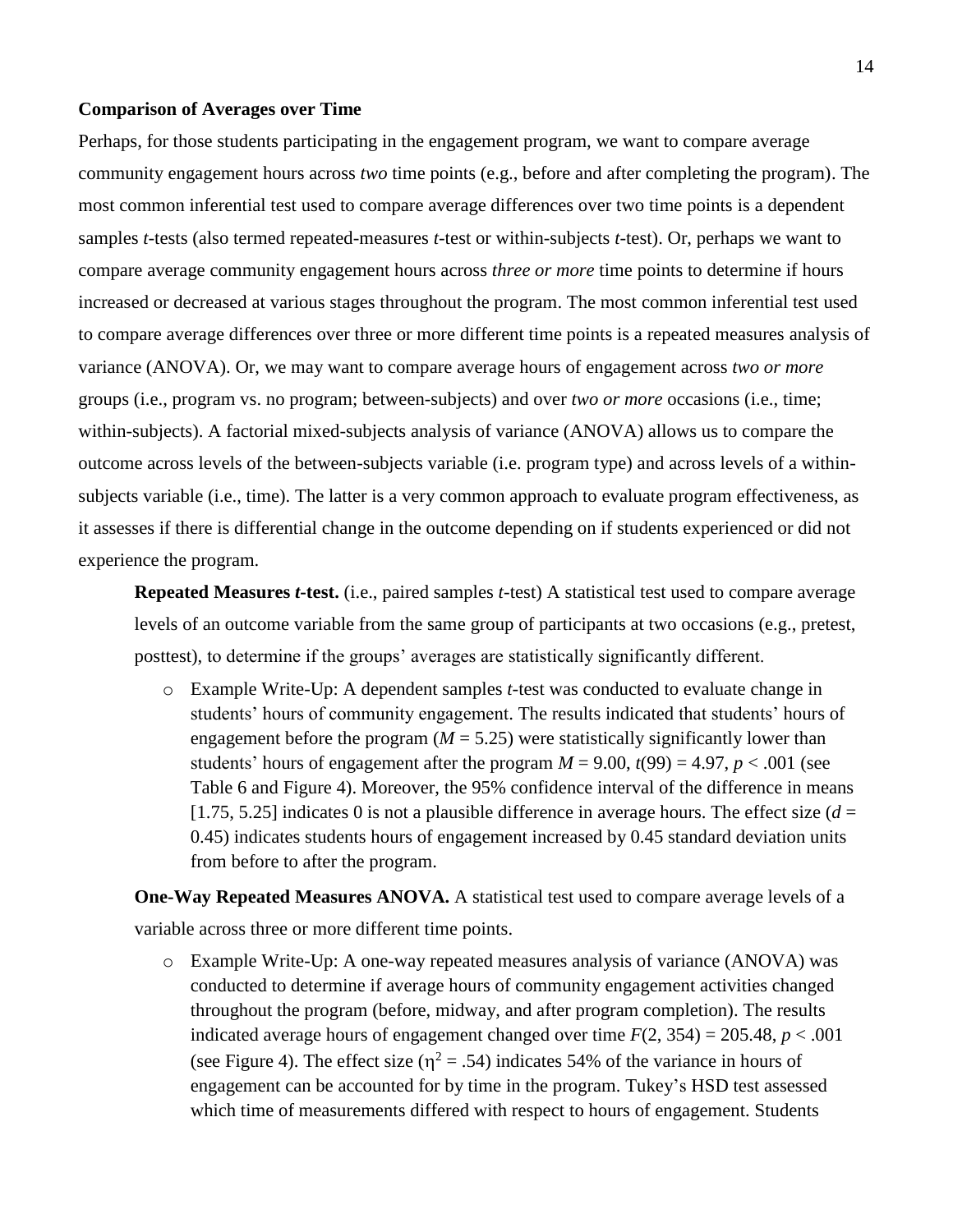participated in more hours of community engagement activities after the program (*M* = 9.00) than midway through the program  $(M = 7.65, p < .001)$ , and participated in more hours of activities midway through the program than before the program,  $M = 5.25$ ,  $p <$ .001 (see Table 6). Thus, the results indicate that students' hours of community engagement tended to increase throughout the program.

Table 6

*Average Community Engagement Hours as a Function of Participation in Engagement Program*

|                  | Time of Measurement |                   |                   |  |
|------------------|---------------------|-------------------|-------------------|--|
| <b>Statistic</b> | <b>Before</b>       | Midway            | After             |  |
| Mean             | $5.25_a$            | 7.65 <sub>b</sub> | 9.00 <sub>c</sub> |  |
| <i>SD</i>        | 2.34                | 2.81              | 3.00              |  |

*Note*. Means with no subscripts in common are statistically significantly different, *p* < .05.



*Figure 4*. Hours of community engagement by time of measurement. Error bars represent 95% confidence intervals around average engagement hours. No overlap in the 95% confidence intervals suggests statistically significantly different average hours of engagement among times of measurement.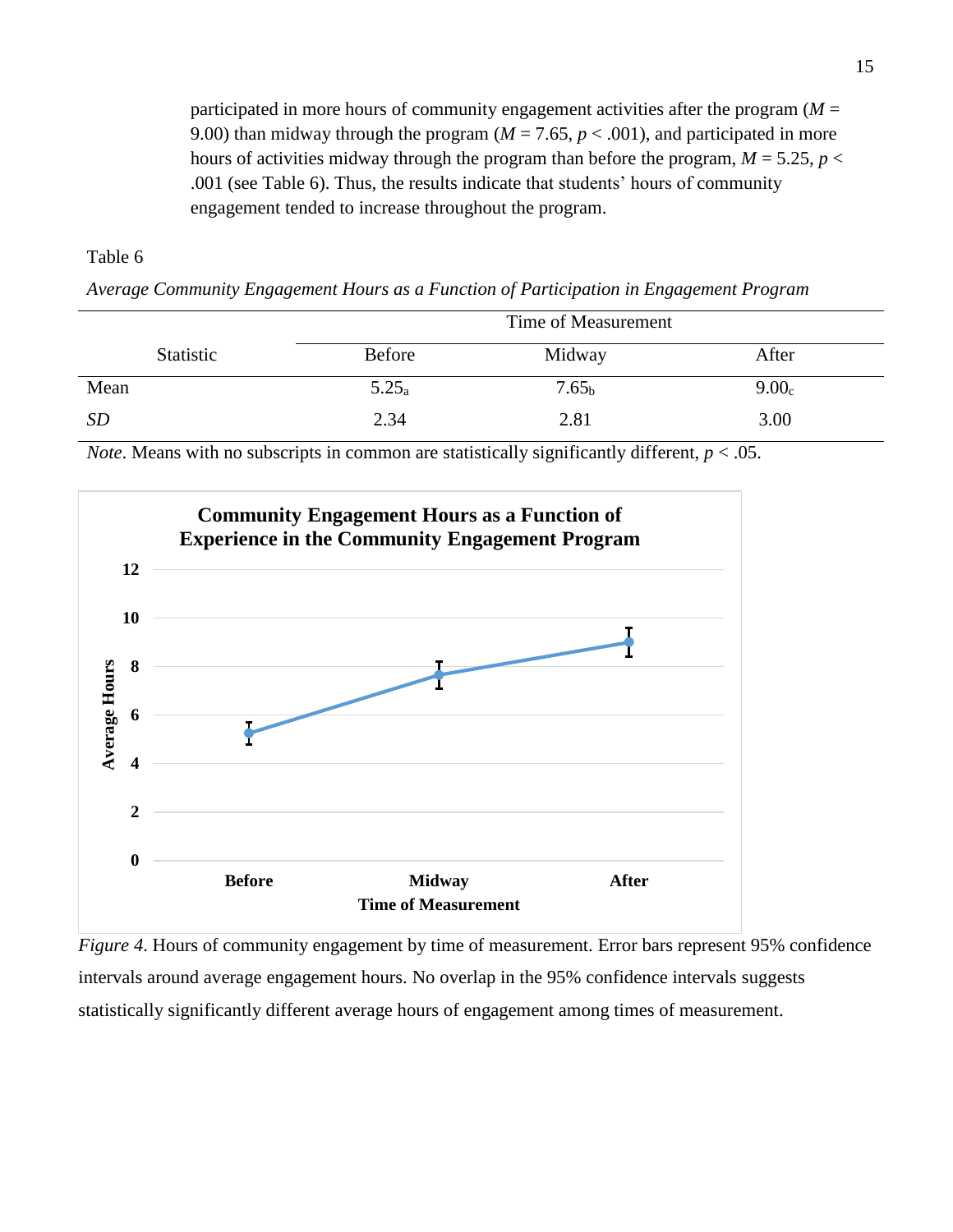**Factorial Mixed-Design ANOVA.** A statistical test used to compare average levels of a variable across one or more between-subjects variables and one or more within-subjects variables.

o Example Write-Up: Students' hours of voluntary community engagement activities were examined using a 2 (participant and non-participant group; between-subjects) by 3 (time of measurement; within-subjects) mixed design factorial analysis of variance (ANOVA). The interaction between group and time of measurement on hours of engagement was statistically significant,  $F(2, 101) = 6.75$ ,  $p = .02$ , which indicates the effect of time of measurement on hours of engagement depends on group membership. The effect size (partial  $\eta^2$  = .33) indicates this interaction effect accounts for 33% of the variance in hours of engagement, after controlling for group and time of measurement. Given the statistically significant interaction effect, the main effects were not directly interpretable (see Table 7). Tests of simple main effects were conducted to probe the interaction. The simple main effect of time for the non-participant group was not statistically significant. That is, for students in the non-participant group, average community engagement hours were not statistically significantly different after completion of the program (*M* = 5.06) than their hours midway through the program ( $M = 5.21$ ) or before the program ( $M = 4.71$ ). The simple main effect of time was statistically significant for the program participant group. Thus, for the program participant group, Tukey's HSD test was conducted to assess which times of measurement differed from one another with respect to hours of engagement. For program participants, average community engagement hours were statistically significantly higher after completion of the program  $(M = 9.00)$  than their hours midway through the program ( $M = 7.65$ ), which were statistically significantly higher than hours before the program  $(M = 5.25$ ; see Table 8 and Figure 5). Thus, average hours of engagement increased throughout the program for program participants but remain essentially unchanged for non-participants.

#### Table 7

| Model                     | dt     |      |     |     |  |
|---------------------------|--------|------|-----|-----|--|
| Group                     | 1, 101 | 8.42 | .02 | .44 |  |
| Time                      | 2, 101 | 4.86 | .03 | .24 |  |
| Group by Time Interaction | 2, 101 | 6.75 | .02 | .33 |  |

*Community Engagement Hours as a Function of Group and Time of Measurement*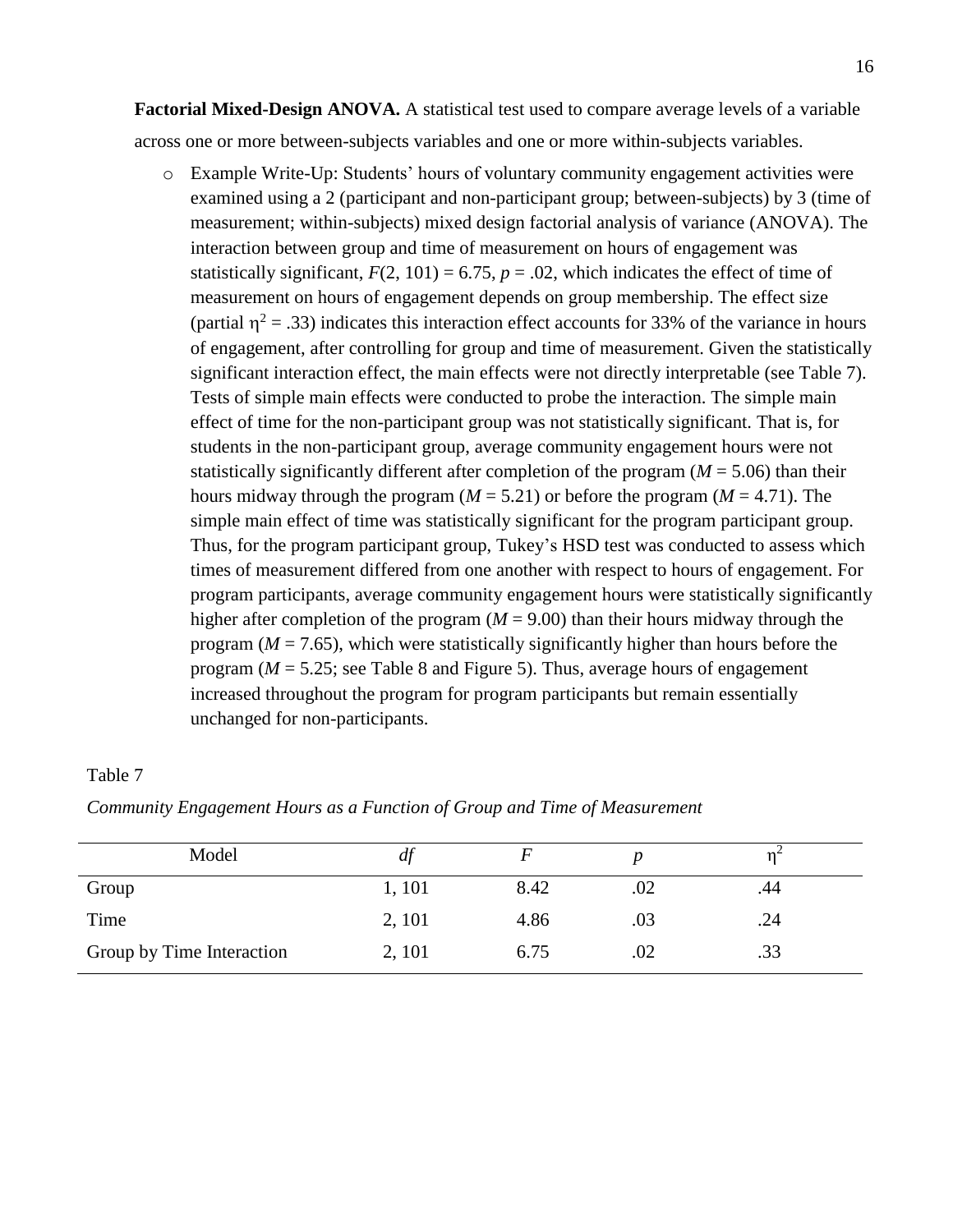#### Table 8

|                             | Time of Measurement |                   |                   |  |
|-----------------------------|---------------------|-------------------|-------------------|--|
| Group                       | <b>Before</b>       | Midway            | After             |  |
| <b>Program Participants</b> | $5.25_a$            | 7.65 <sub>b</sub> | 9.00 <sub>c</sub> |  |
| Non-Participants (Control)  | $4.71_a$            | $5.21_a$          | $5.06_a$          |  |

*Average Community Engagement Hours as a Function of Group and Time of Measurement* 

*Note*. Means within rows or within columns with no subscripts in common are statistically significantly different,  $p < .05$ . Means with subscripts in common across time of measurement within the non-participant group indicate the simple main effect for control group was not statistically significant. Different subscripts across time of measurement within the program participant group indicate a statistically significant simple main effect for the participant group; thus, post hoc comparisons were needed to test for statistically significant differences in average hours across the three times of measurement.



*Figure 5*. Hours of community engagement by group and time of measurement. Notice average hours of engagement increase throughout the program for the program participant group, but remain essentially unchanged for the non-participant group, which suggests an interaction between program group and time of measurement with respect to hours of engagement.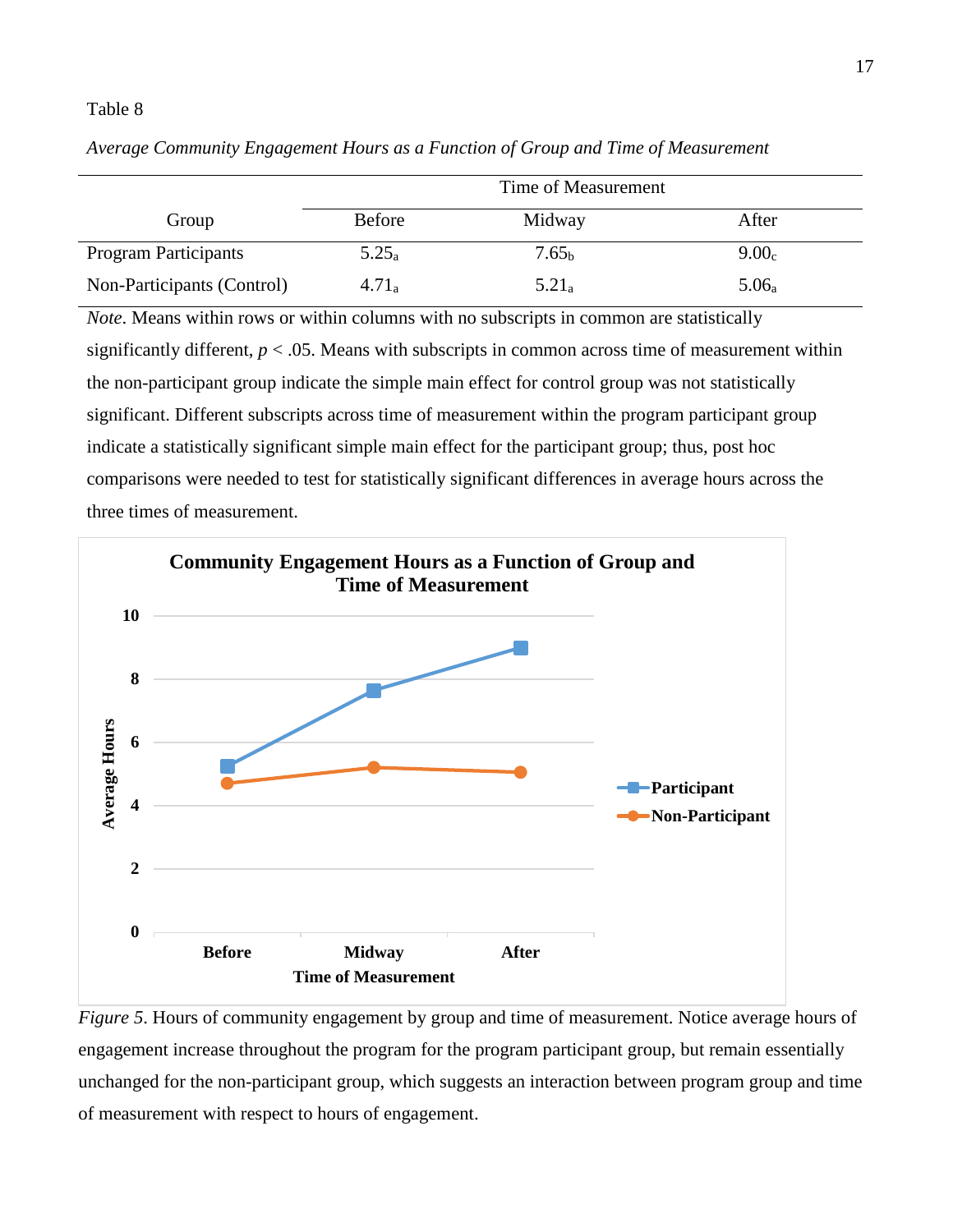#### **Evaluating the Relation between Two or More Continuous Variables**

<span id="page-18-0"></span>If we are interested in evaluating the relation between two continuous variables (such as hours of community engagement activities and attitudes toward community engagement scores), then we could estimate a correlation and/or conduct a regression analysis.

## <span id="page-18-1"></span>**Correlation**

**Pearson Correlation.** A statistical index used to evaluate the *strength* and *direction* of a linear relation between two continuous variables. Coefficients range from -1.00 to 1.00, with higher absolute values indicating a stronger relation. Values closer to zero indicate weaker relations.

o Example Write-Up: A Pearson product-moment correlation was estimated to determine the extent to which students' hours of community engagement activities are linearly related to attitudes toward community engagement scores (see Figure 6 for scatterplot illustrating a positive linear relation). Descriptive statistics can be found in Table 9. The correlation coefficient was statistically significantly different from 0,  $r(98) = .61$ ,  $p < .001$ . The effect size  $(R^2 = .36)$  indicates attitudes toward community engagement scores account for 36% of the variance in hours of community engagement. Thus, the strong positive relation indicates that as attitudes toward community engagement scores increase, hours of community engagement tend to increase (and vice versa).

## Table 9

*Descriptive Statistics for Attitudes Toward Community Engagement Scores and Hours of Community Engagement Activities*

|                         | Hours   |         |       |      |  |  |
|-------------------------|---------|---------|-------|------|--|--|
| Variable                | Minimum | Maximum | Mean  | SD   |  |  |
| <b>Attitude Scores</b>  | 8.04    | 17.97   | 12.72 | 1.91 |  |  |
| <b>Engagement Hours</b> | 3.40    | 14.88   | 9.93  | 2.09 |  |  |

*Note*. Students responded to 4 Attitudes Toward Community Engagement items using a Likert response scale ranging from 1 (*Strongly Disagree*) to 5 (*Strongly Agree*). Thus, attitude scores can range from 4 to 20 with higher scores indicating more favorable attitudes toward community engagement.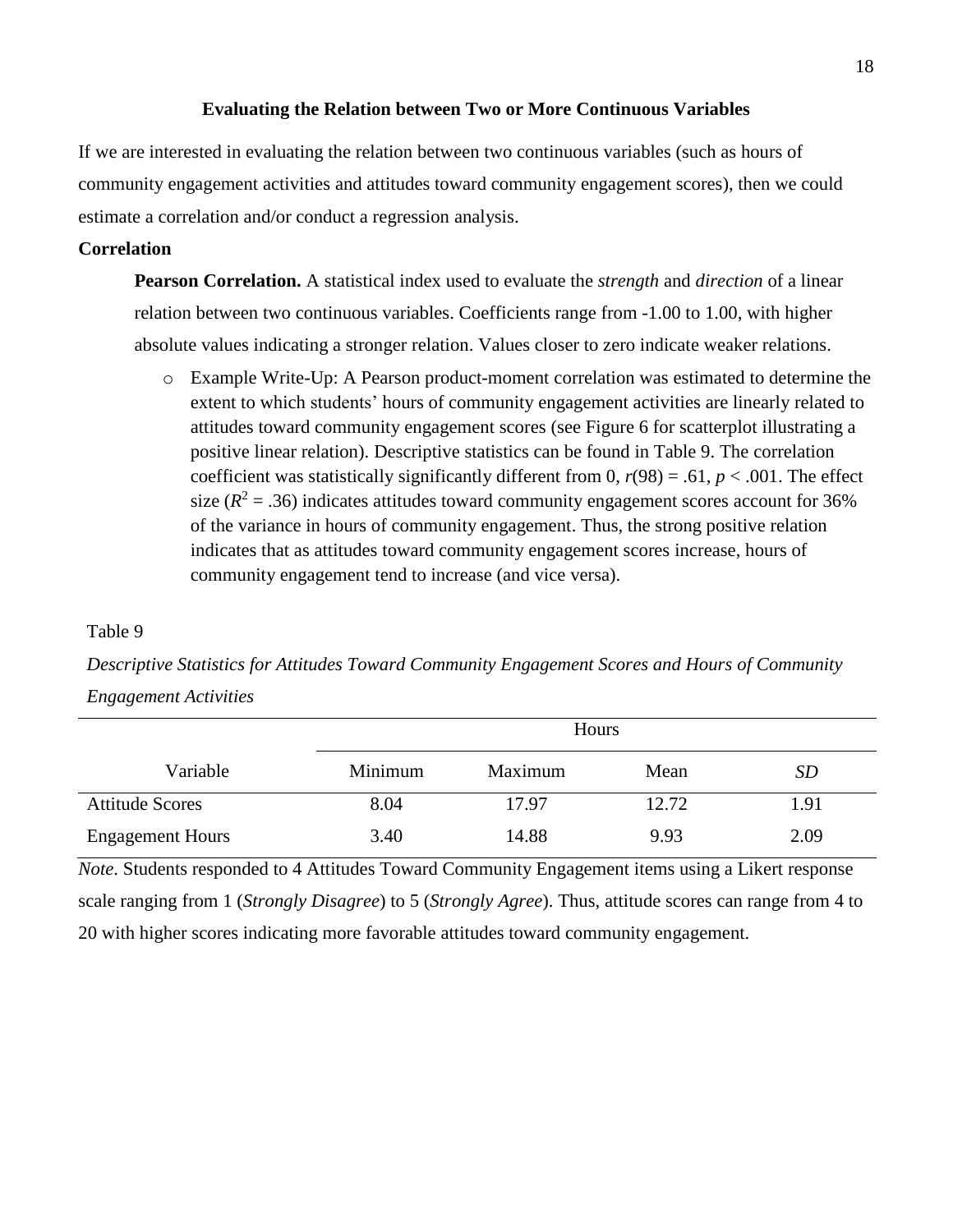

*Figure 6*. Plot of hours of community engagement by attitudes toward community engagement scores. Notice the positive linear relation between hours of engagement and attitude scores  $(r = .61)$ . The positive relation indicates that as attitudes toward community engagement scores increase, hours of community engagement tend to increase (and vice versa).

### <span id="page-19-0"></span>**Regression**

**Multiple Regression.** A statistical test generally used to evaluate the relation between one or more independent variables (categorical or continuous) and a continuous dependent variable.

o Example Write-Up: A multiple regression analysis was conducted to examine if hours of community engagement activities could be predicted by attitudes toward community engagement scores and if that relation is moderated by students' grade point average (GPA). Examination of the bivariate scatterplots (see Figures 6, 7, and 8) and Pearson product-moment correlations (see Table 10) allows us to foreshadow the results of the multiple regression analysis. As expected, the relation between hours of engagement and attitudes toward community engagement was positive, linear, and statistically significant. The relations between GPA and hours of engagement and between GPA and attitudes toward community engagement were nonsignificant.

Attitudes toward community engagement, GPA, and their interaction accounted for a statistically and practically significant portion of variance in hours of community engagement,  $R^2 = .42$ ,  $F(3, 96) = 22.90$ ,  $p < .001$  (see Figure 9). The interaction between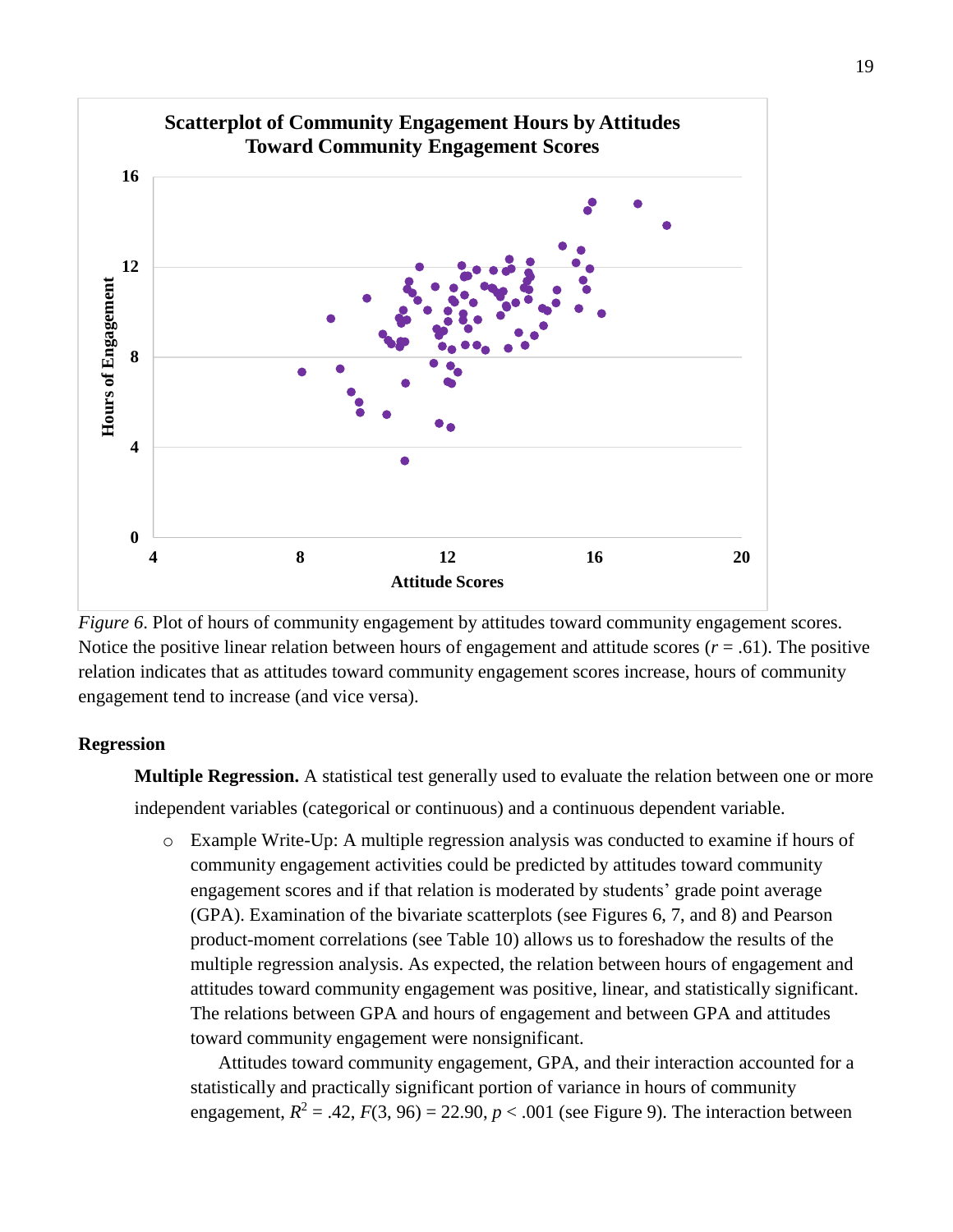attitudes and GPA was not statistically significant,  $b = -0.06, 95\%$  CI [ $-0.37, 0.24$ ],  $p = .69$ ,  $sr^2$  < .01 (see Table 11). Thus, the relation between attitudes toward community engagement and hours of engagement does not depend on student GPA. As hypothesized, attitudes toward community engagement was the strongest and only statistically significant predictor,  $b = 0.86$ , 95% CI [0.03, 1.68],  $p = .04$ ,  $sr^2 = .03$ , explaining about 3% of the variance in hours of community engagement after controlling for GPA. The *b* coefficient can be interpreted as for every unit increase in attitudes toward community engagement, community engagement increases by 0.86 hours, after controlling for GPA. GPA was not a statistically significant predictor of hours of engagement,  $b = 1.47$ , 95% CI [-2.42, 5.36],  $sr^2 < .01$ .

#### Table 10

*Correlations, Means, and Standard Deviations for Hours of Engagement, Grade Point Average, and Attitudes Toward Community Engagement Scores*

|                         | Variable   |            |          | Statistic |      |  |
|-------------------------|------------|------------|----------|-----------|------|--|
| Variable                | Engagement | <b>GPA</b> | Attitude | Mean      | SD   |  |
|                         | Hours      |            | Score    |           |      |  |
| <b>Engagement Hours</b> | $- -$      |            |          | 9.93      | 2.09 |  |
| <b>GPA</b>              | .14        | $- -$      |          | 2.60      | 0.62 |  |
| <b>Attitude Score</b>   | $.61*$     | $-.10$     | $- -$    | 12.72     | 1.97 |  |

*Note.*  $*_{p}$  < .05.

## Table 11

*Regression Analysis Predicting Grade Point Average from Hours of Community Engagement Hours and Attitudes Toward Community Engagement Scores*

|                  |                  |      |                  |         | 95% CI of <i>b</i> |      |        |
|------------------|------------------|------|------------------|---------|--------------------|------|--------|
| Predictor        | $\boldsymbol{b}$ | t    | $\boldsymbol{p}$ | $\beta$ | LL                 | UL   | $sr^2$ |
| Intercept        | $-2.73$          | 0.52 | .61              | $-$     | $-13.25$           | 7.78 | $- -$  |
| <b>GPA</b>       | 1.47             | 0.75 | .45              | .43     | $-2.42$            | 5.36 | < 0.01 |
| Attitudes        | 0.86             | 2.07 | .04              | .79     | 0.03               | 1.68 | .03    |
| GPA by Attitudes | $-0.06$          | 0.41 | .69              | $-.27$  | $-0.37$            | 0.24 | < 0.01 |
| Interaction      |                  |      |                  |         |                    |      |        |

*Note. LL* and *UL* represent lower and upper confidence interval limits, respectively,  $b =$ 

unstandardized coefficient,  $\beta$  = standardized coefficient,  $sr^2$  = squared semi-partial correlation.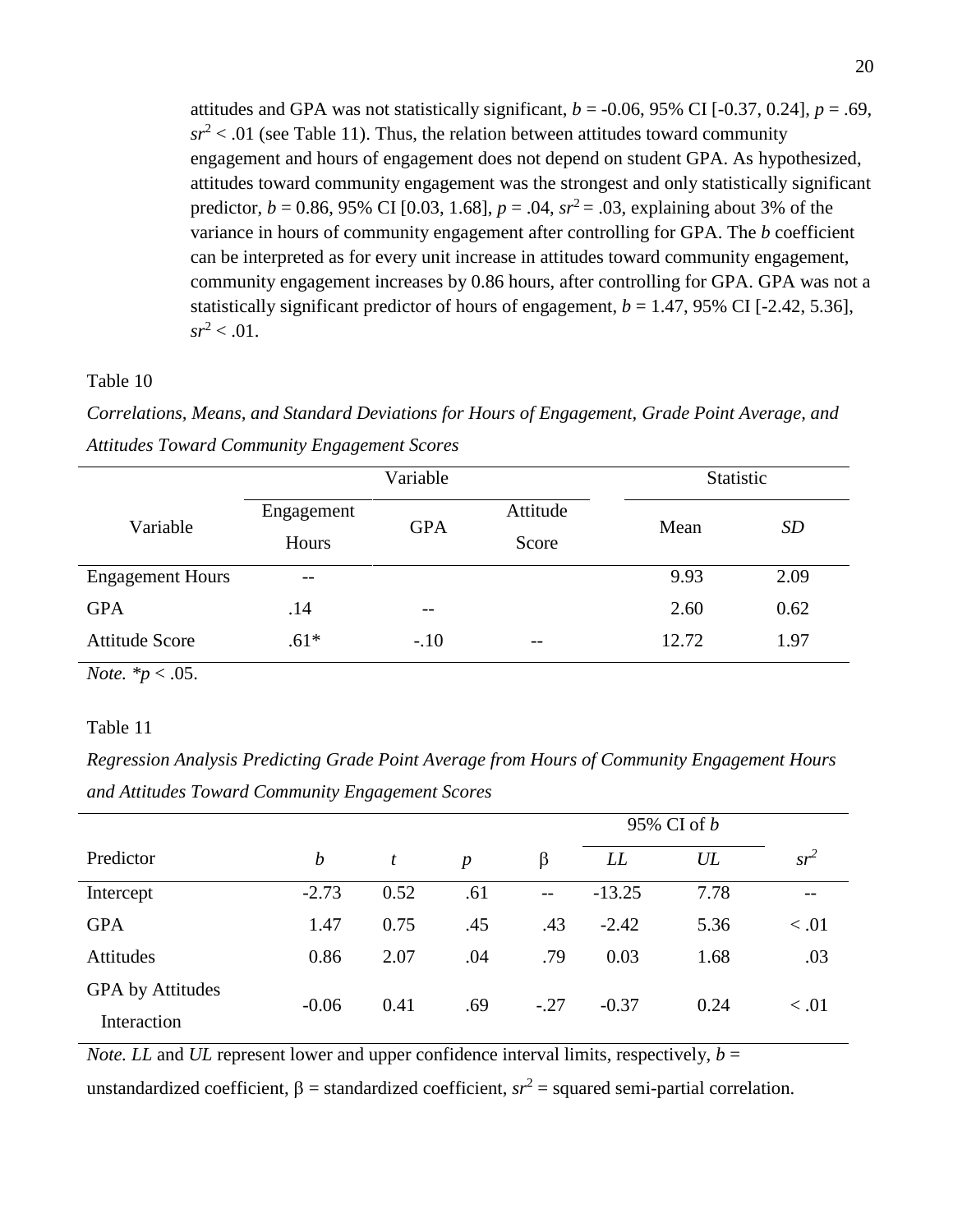

*Figure 7*. Plot of grade point average by hours of community engagement. Notice a slight, but nonsignificant, positive relation between GPA and hours of engagement (*r* = .14).



*Figure 8*. Plot of grade point average by attitudes toward community engagement scores illustrating no relation between GPA and attitudes toward community engagement  $(r = -10)$ .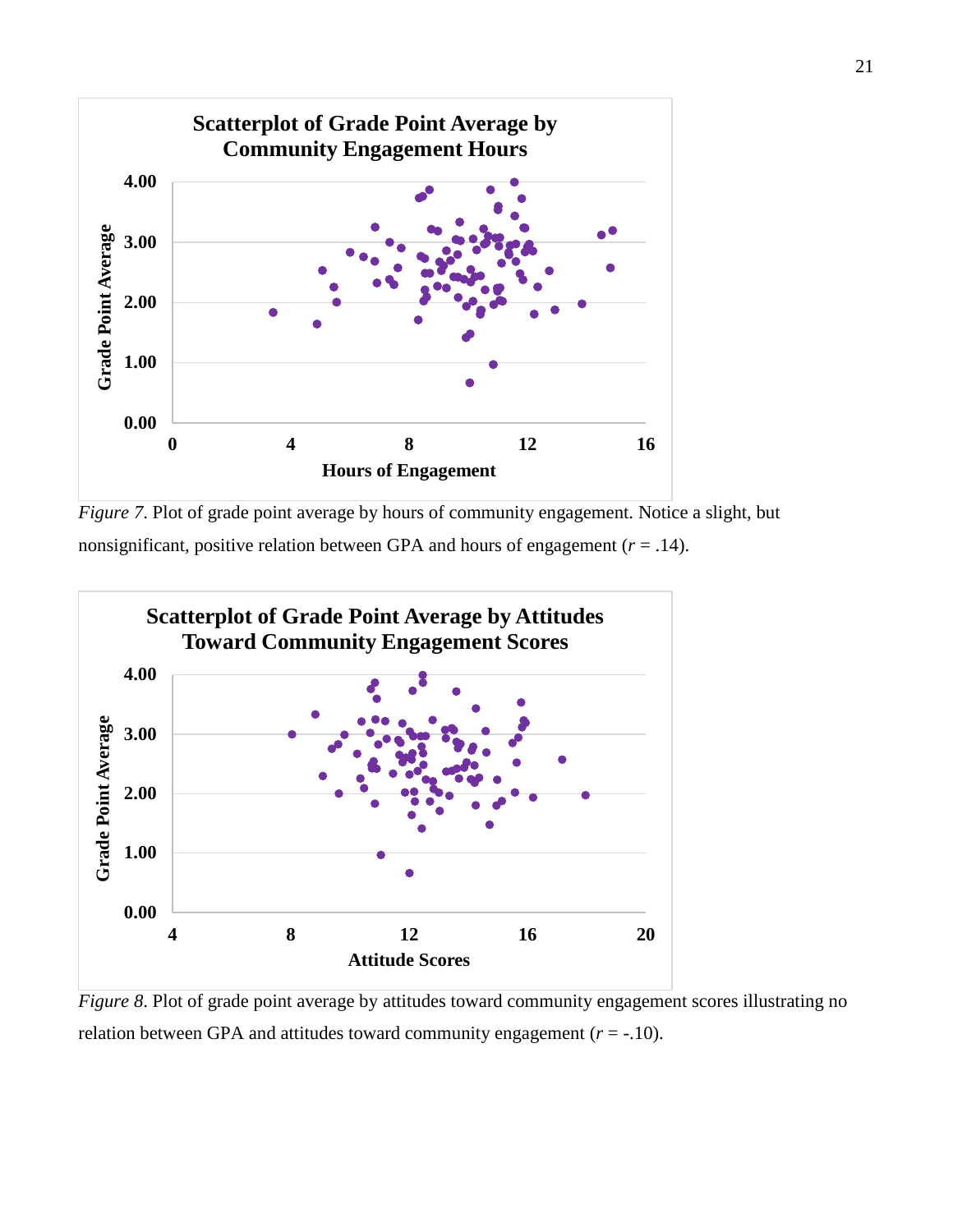

*Figure 9*. Predicted hours of engagement as a function of attitudes toward community engagement scores, controlling for GPA (i.e., when GPA is held constant at its mean).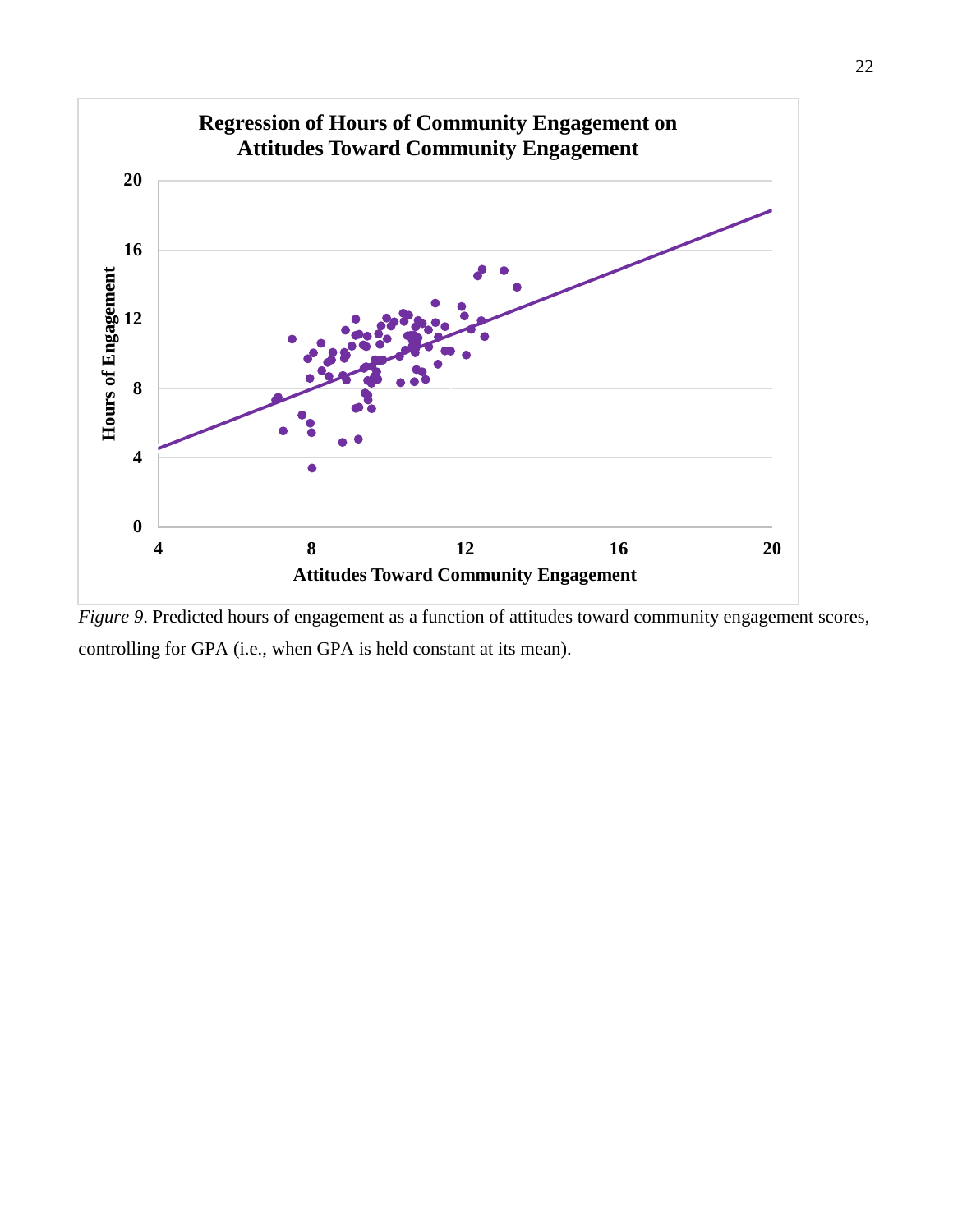#### **Evaluating the Relation between Two Categorical Variables**

<span id="page-23-0"></span>Let's say students were not randomly assigned to one of three community engagement program groups. Instead, students opted into the program of their choosing. In turn, student characteristics could be related to group membership and thus complicate the interpretation of the impact of programming on hours of community engagement. Accordingly, we want to assess if students' year in college (e.g., first-year, sophomore) is related to their self-selected group. If it is, then any relation between program group and hours of activity could simply be due to year in school. A common statistical test used to evaluate the relation between categorical variables (e.g., self-selected group and year in school) is a chi-square test of independence.

## <span id="page-23-1"></span>**Chi-Square**

**Chi-square test of independence.** A statistical test generally used to evaluate the relation between two categorical variables (e.g., year in school, academic major, gender).

 $\circ$  Example Write-Up: A 2 x 3 chi-square test of independence was conducted to determine whether students' year in college (i.e., first-year or sophomore) was related to their selection of community engagement program groups (i.e., new, established, control). Students' self-assignment to community engagement group was not statistically significantly related to year in college,  $\chi^2(2) = 3.50$ ,  $p = .17$ . Of the students who selfselected into the new engagement program, 38% were first-year students. Of the students who self-selected into the established community engagement program, 43% were firstyear students. Of the students who self-selected into the control group, 54% were first-year students. See Table 11 and Figure 10 for observed and expected frequencies.

## Table 12

|                | Program Group |    |                                              |             |         |          |  |  |  |  |
|----------------|---------------|----|----------------------------------------------|-------------|---------|----------|--|--|--|--|
|                | <b>New</b>    |    |                                              | Established | Control |          |  |  |  |  |
| Year in School |               |    | Observed Expected Observed Expected Observed |             |         | Expected |  |  |  |  |
| First-Year     | 25            | 30 | 29                                           | 30          | 36      | 30       |  |  |  |  |
| Sophomore      | 41            | 36 | 38                                           | 37          | 31      | 37       |  |  |  |  |

*Frequency of Assignment to Community Engagement Group by Year in School*

*Note*. Expected frequencies represent the expected frequency for each cell if there were no relation between year in school and program group (i.e., null hypothesis is true).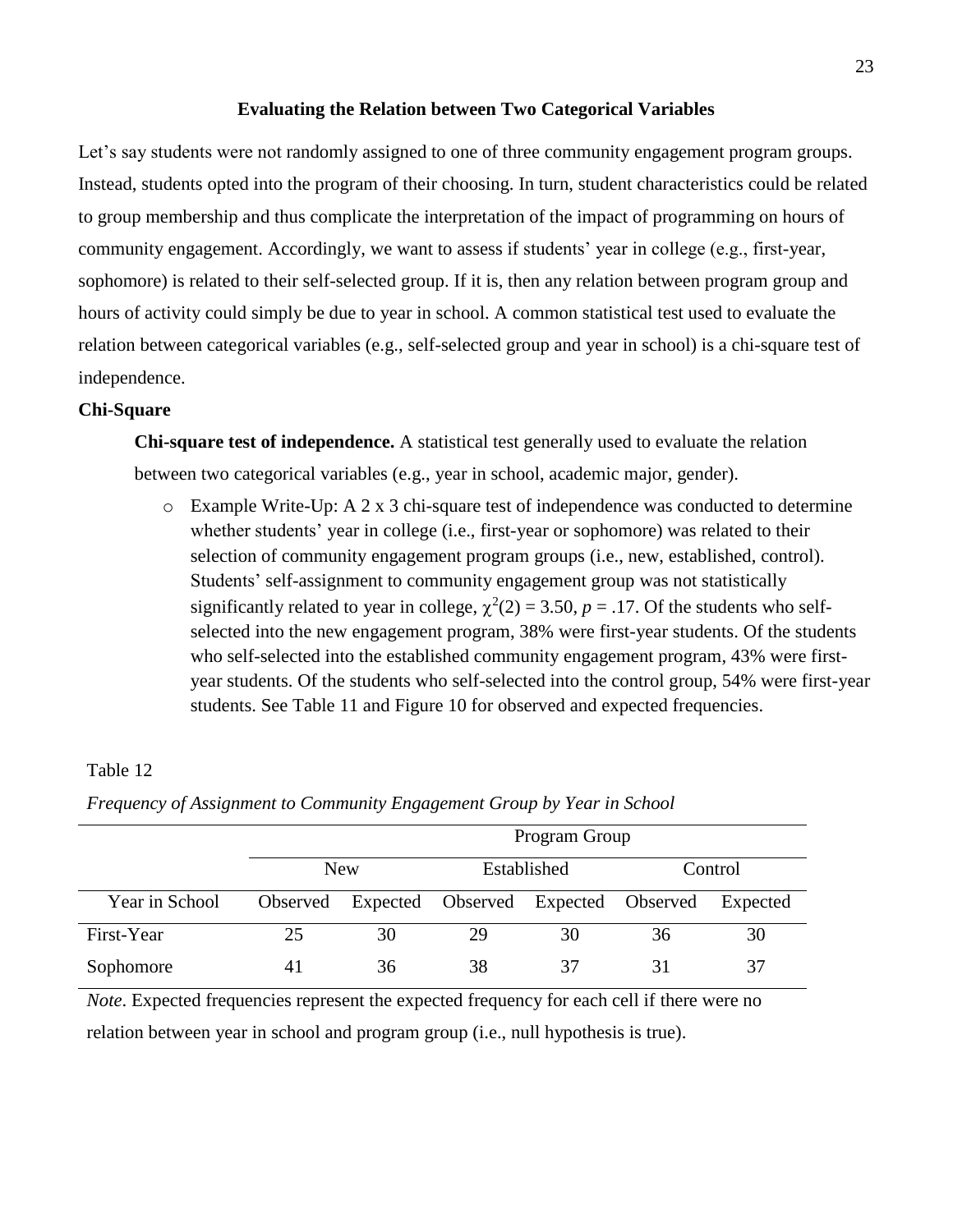

*Figure 10*. Observed and expected frequencies by year and community engagement group. Given selfassignment to community engagement group was not related to year in school, we see similar observed and expected frequencies associated with year in school and within engagement group. Only compare adjacent columns (year in school) within engagement groups. For example, notice that first-year observed (gold) and first-year expected (purple) frequencies are similar within the new group, established group, and control group, respectively. If self-assignment to community engagement group had been related to year in school, we would have seen relatively large differences between observed and expected frequencies associated with year in school within engagement group.